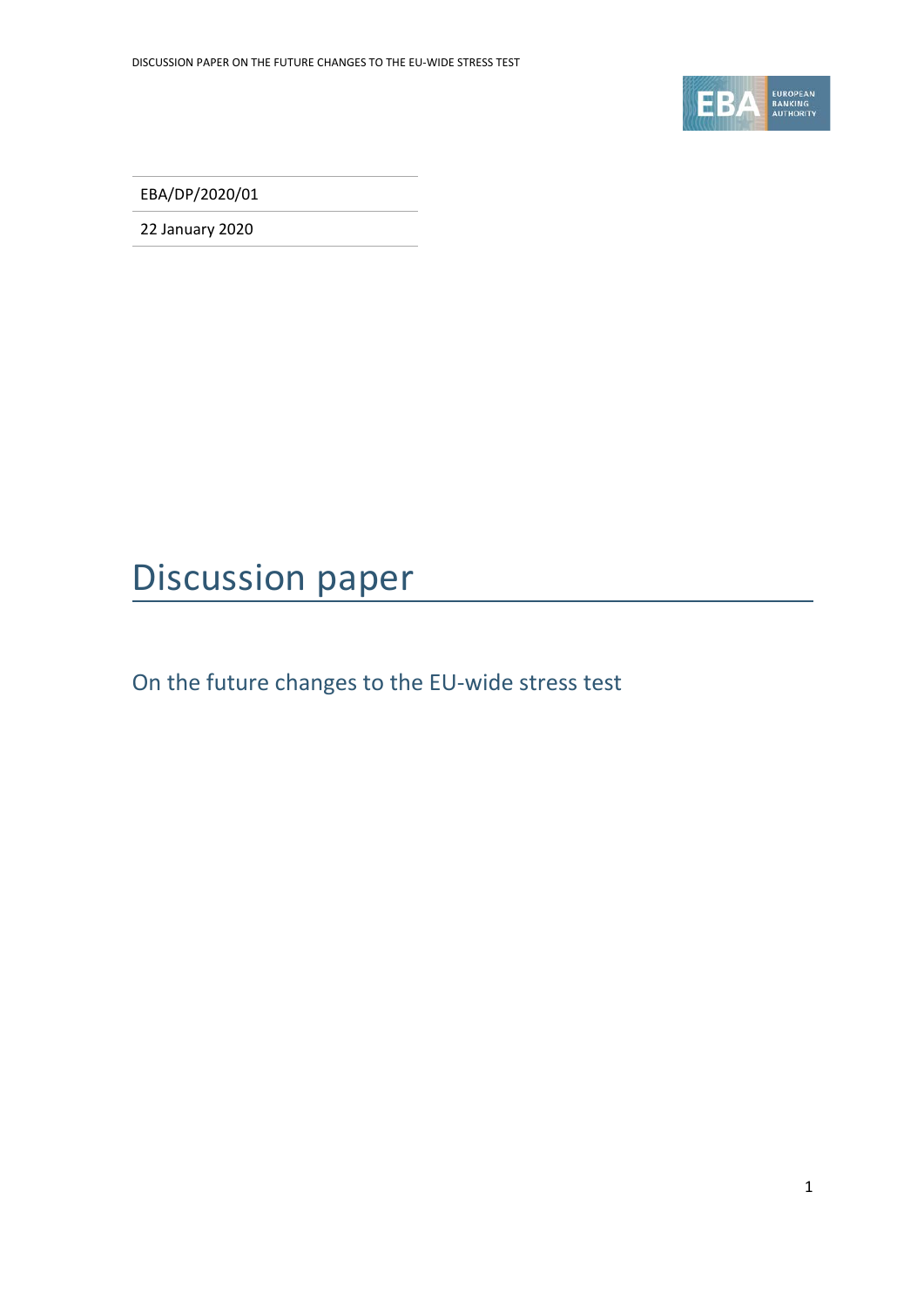

# **Contents**

|                |                       | <b>Responding to this consultation</b>                            | 5              |
|----------------|-----------------------|-------------------------------------------------------------------|----------------|
| 1              | <b>Introduction</b>   | 6                                                                 |                |
| 1.1            | Background            |                                                                   | 6              |
| 1.2            |                       | Discussing the potential changes                                  | $\overline{7}$ |
| 1.3            |                       | Objectives and structure of the discussion paper                  | 8              |
| $\overline{2}$ |                       | <b>Assessment of the current framework</b>                        | 9              |
| 2.1            |                       | Current objectives of the EU-wide stress test                     | 9              |
| 2.2            |                       | Advantages of the current approach                                | 9              |
| 2.3            | Rationale for changes |                                                                   | 10             |
| 3              |                       | Proposed long-term changes to the EU-wide stress test framework   | 12             |
| 3.1            |                       | Proposed new framework                                            | 12             |
|                | 3.1.1                 | Objective of the EU-wide stress test                              | 12             |
|                | 3.1.2                 | Success criteria                                                  | 12             |
|                | 3.1.3                 | Features of the framework                                         | 14             |
|                | 3.1.4                 | Communication of stress test results and disclosure               | 19             |
|                | 3.1.5                 | Assessing success criteria                                        | 23             |
| 3.2            |                       | Feasibility of introducing changes to the scenarios' design       | 27             |
|                | 3.2.1                 | Multiple scenarios                                                | 28             |
|                | 3.2.2                 | Sensitivity analyses                                              | 29             |
|                | 3.2.3                 | <b>Exploratory scenarios</b>                                      | 29             |
| 4              | Roadmap               |                                                                   | 31             |
| 5              |                       | <b>Summary of the questions for stakeholders</b>                  | 33             |
| <b>Annex</b>   |                       |                                                                   | 37             |
|                |                       | Annex 1: List of some constraints in the 2020 EU-wide stress test | 37             |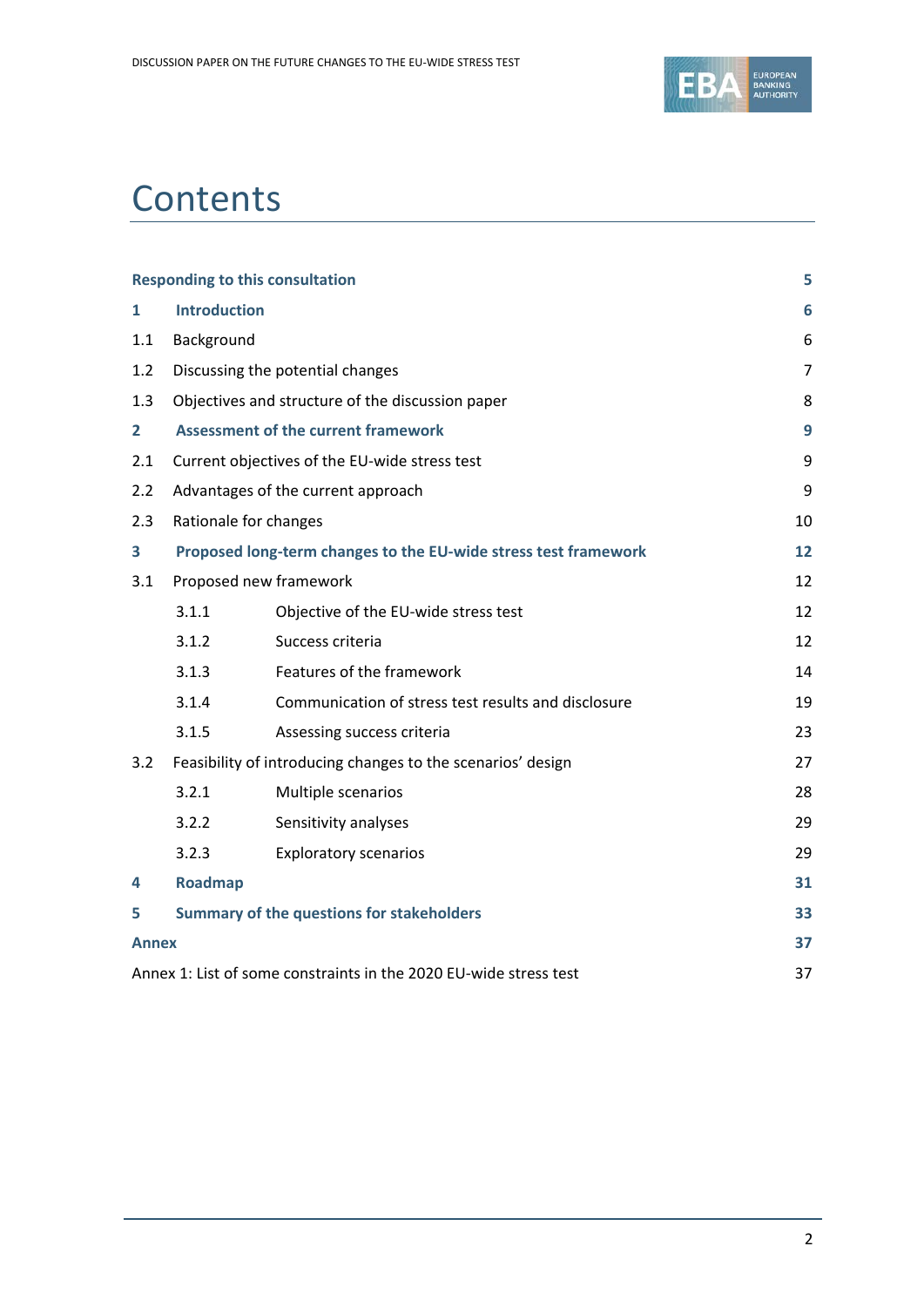

# Abbreviations

| <b>CCAR</b>      | Comprehensive Capital Assessment and Review  |
|------------------|----------------------------------------------|
| CET1             | Common Equity Tier 1                         |
| <b>DFAST</b>     | Dodd-Frank Act stress test                   |
| EBA              | <b>European Banking Authority</b>            |
| <b>ECA</b>       | <b>European Court of Auditors</b>            |
| <b>ESRB</b>      | European Systemic Risk Board                 |
| EU               | <b>European Union</b>                        |
| <b>ICAAP</b>     | internal capital adequacy assessment process |
| P <sub>2</sub> G | Pillar 2 guidance                            |
| QA               | quality assurance                            |
| <b>SREP</b>      | supervisory review and evaluation process    |
| UK               | United Kingdom                               |
| US               | <b>United States</b>                         |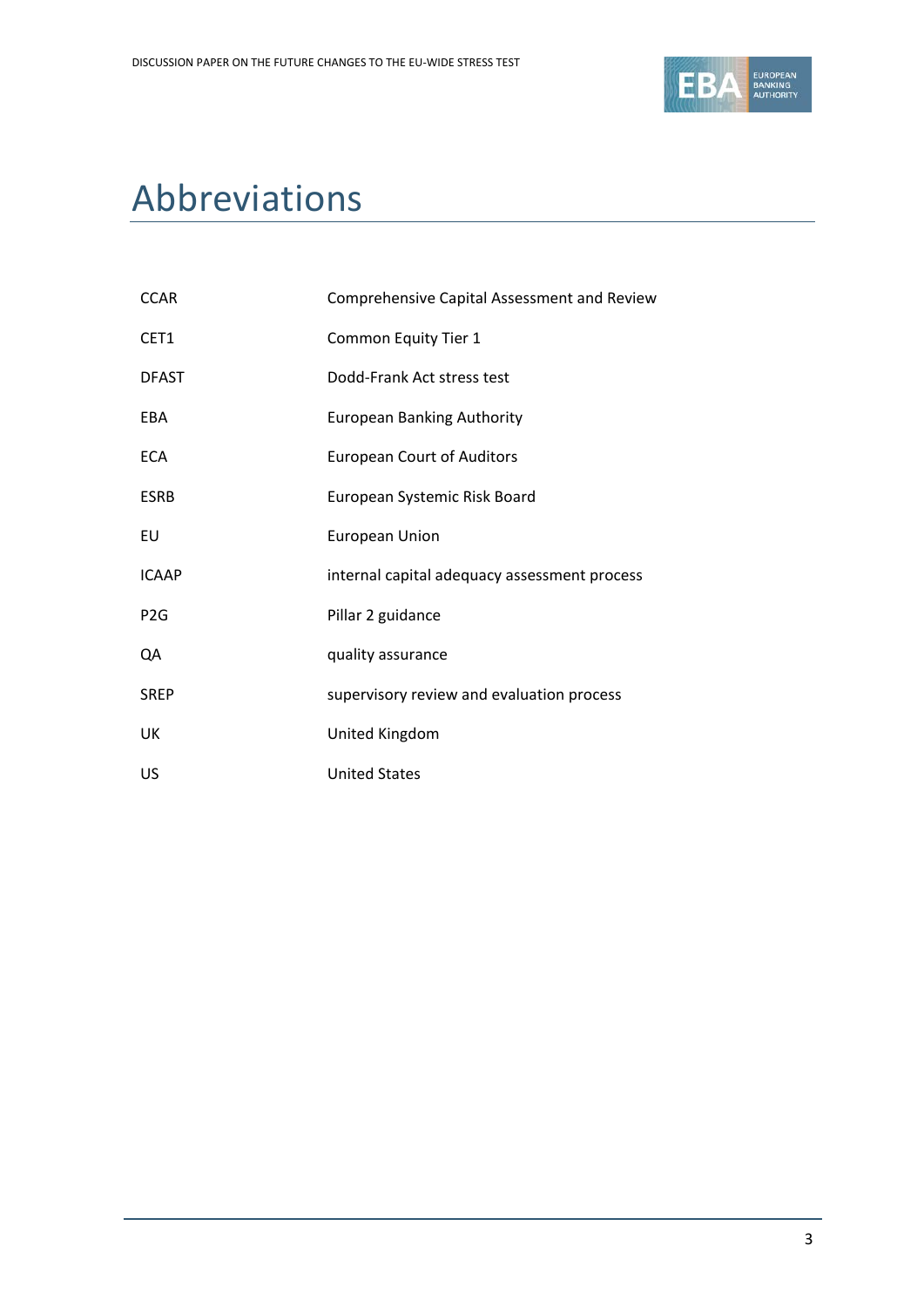

# Figures, boxes and tables

|  |  | Figure 1: Proposed framework for a EU-wide stress test with a two-legged approach  14 |
|--|--|---------------------------------------------------------------------------------------|
|  |  |                                                                                       |

| Box 1: The alternative option of having a single stress test outcome would be resource-intensive |  |
|--------------------------------------------------------------------------------------------------|--|
|                                                                                                  |  |
| Box 2: Consideration of alternative approaches for obtaining the supervisory leg  16             |  |
| Box 3: Current disclosures in the US and the UK and the envisaged disclosures in the EU-wide     |  |
| Box 4: Disclosure of supervisory usage of the EU-wide stress test results and the expectation of |  |
|                                                                                                  |  |

| Table 1: High-level timeline for the implementation of the new framework 32 |  |
|-----------------------------------------------------------------------------|--|
|                                                                             |  |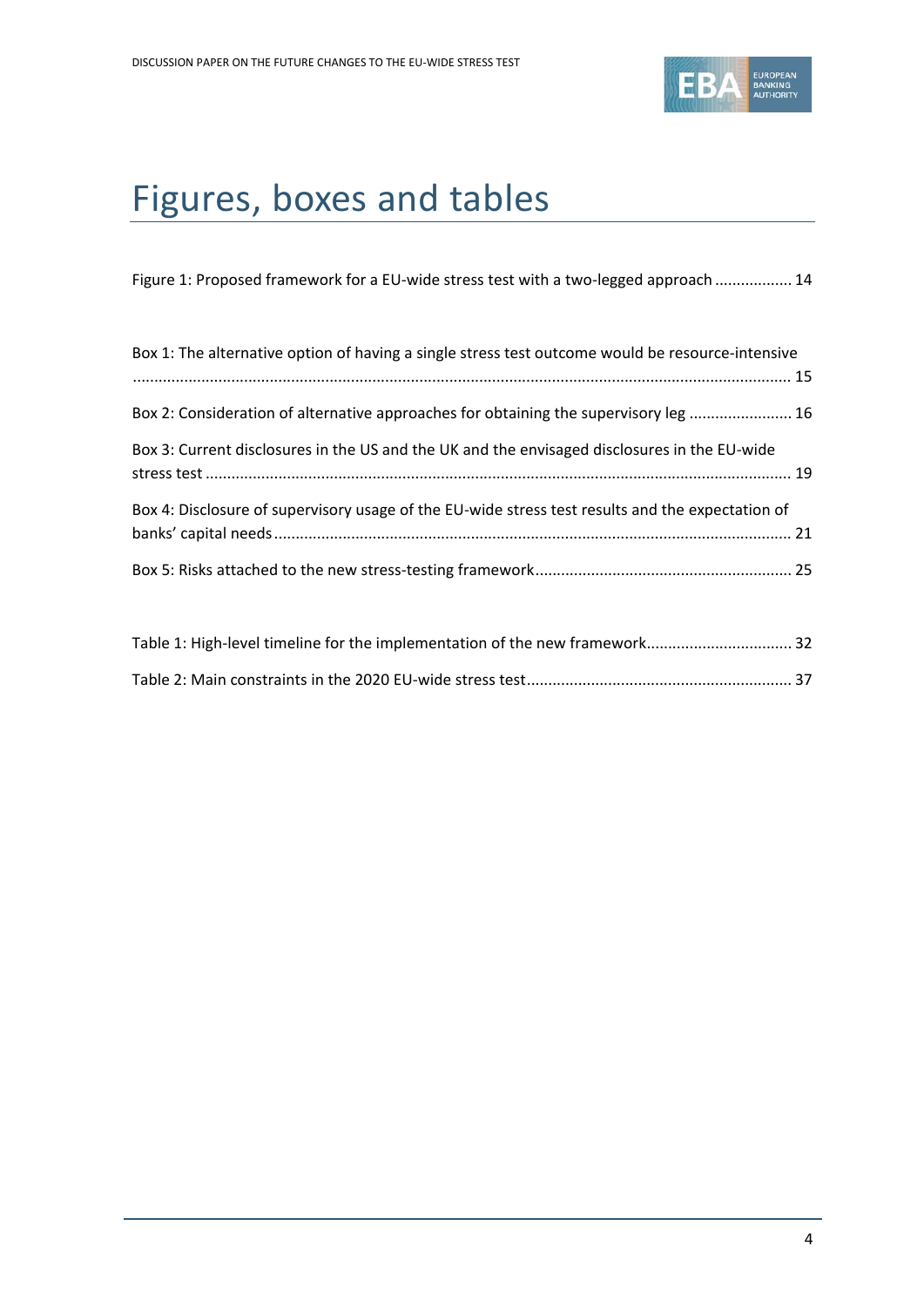

# <span id="page-4-0"></span>Responding to this consultation

The European Banking Authority (EBA) invites comments on all of the proposals put forward in this paper and in particular on the specific questions summarised in Chapter 5. Comments are most helpful if they:

- respond to the question stated;
- indicate the specific point to which the comment relates;
- contain a clear rationale;
- provide evidence to support the views expressed/rationale proposed; and
- describe any alternative approach the EBA should consider.

### **Submission of responses**

To submit your comments, click on the 'send your comments' button on the consultation page by 30 April 2020. Please note that comments submitted after this deadline or submitted via other means may not be processed.

### **Publication of responses**

Please clearly indicate in the consultation form if you wish your comments to be disclosed or to be treated as confidential. A confidential response may be requested from us in accordance with the EBA's rules on public access to documents. We may consult you if we receive such a request. Any decision we make not to disclose the response is reviewable by the EBA's Board of Appeal and the European Ombudsman.

### **Data protection**

The protection of individuals with regard to the processing of personal data by the EBA is based on Regulation (EC) No 45/2001 of the European Parliament and of the Council of 18 December 2000 as implemented by the EBA in its implementing rules adopted by its Management Board. Further information on data protection can be found in the legal notice section of the EBA website.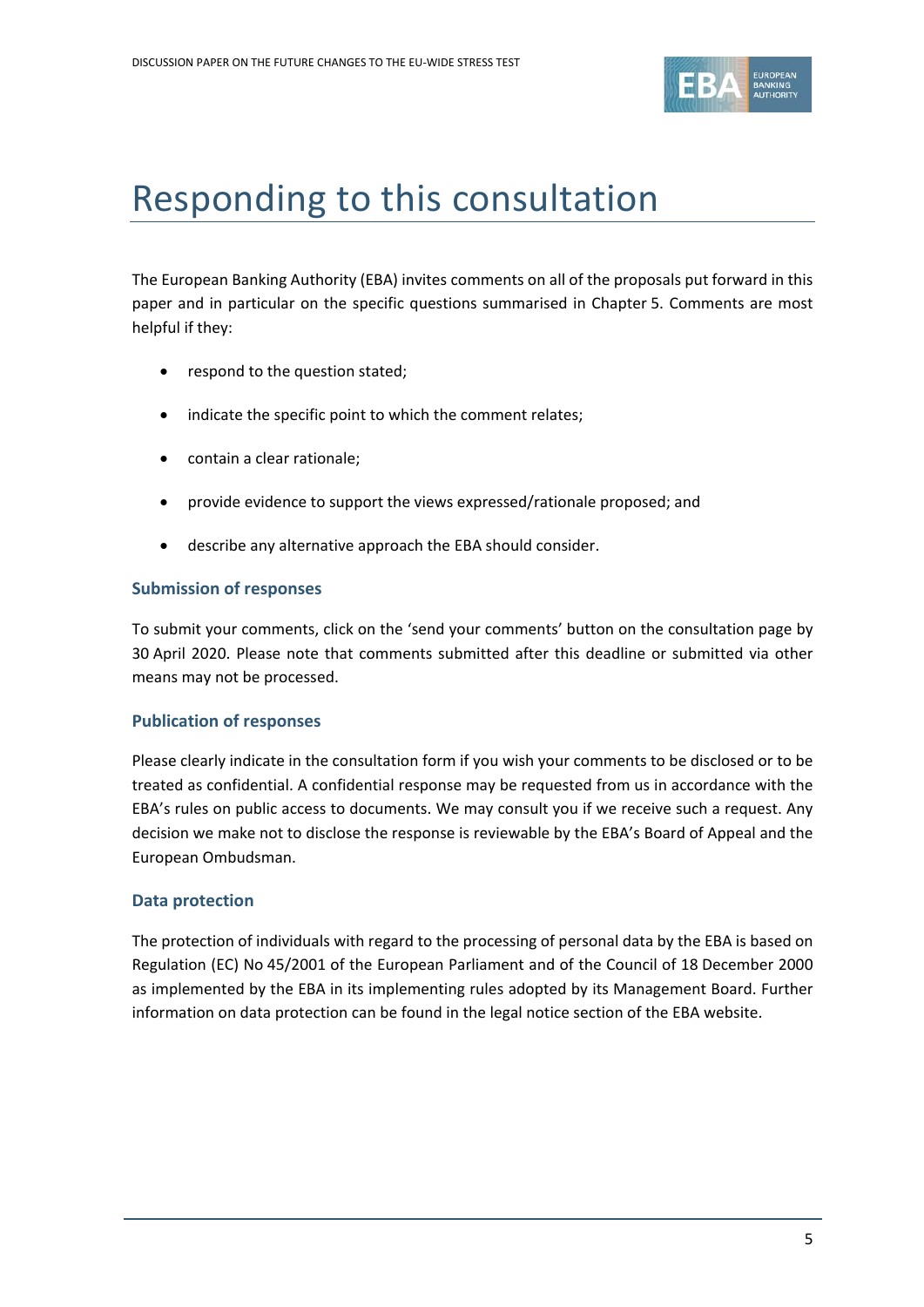

# <span id="page-5-0"></span>1 Introduction

This chapter provides a short overview of the development of stress testing in the European Union (*EU*) over *the past decade. It takes a short look at the current framework of the EU-wide stress test and the division of roles. The chapter also sets the boundaries of future development in line with the mandate of existing regulation and* sets out *the objective of the discussion paper.*

## <span id="page-5-1"></span>1.1 Background

 $\overline{a}$ 

- 1. Since the global financial crisis, the stress test has become a widely used tool for supervisors to assess the resilience of banks and of the banking sector<sup>[1](#page-5-2)</sup> through its solvency. The first successful effort at using such tools was implemented by the United States Federal Reserve in 2009 in the Supervisory Capital Assessment Program. The success of that exercise led the Federal Reserve to use it on a permanent and regular basis. In Europe, supervisory solvency stress testing was first introduced by the Committee of European Banking Supervisors in 2009. The European Banking Authority (EBA) conducted its first EU-wide stress test in 2011. At that time, the EU banking sector was under pressure from the second-round effects of the global financial crisis as shown by the deterioration of some EU sovereigns.
- $2.$ The responsibility for carrying out the EU-wide stress test is mandated to the EBA by its founding Regulation,<sup>[2](#page-5-3)</sup> which gives the EBA powers (Article 32(2)) to initiate and coordinate the EU-wide stress tests, in cooperation with the European Systemic Risk Board (ESRB). This includes a responsibility for developing a common methodology (including its interpretation) and for the communication of outcomes (including the publication of results for each participating financial institution – Article 22(1a)). The ESRB designs the adverse macroeconomic scenario and the European Central Bank supplies the baseline macroeconomic scenario.
- 3. The EBA's role reflects its legal mandate, as well as its governance and resources. The current setting provides the competent authorities with full responsibility for the quality assurance (QA) of the EU-wide stress test and for the decision on the follow-up supervisory actions.
- 4. Most of the features of the EU-wide stress test have remained unchanged since its establishment. It is a solvency stress test, based on a constrained bottom‐up approach, conducted at the highest level of consolidation in the EU (group level) and applied to a sample that represents about 70% of EU banks' total assets. In such an approach, banks' projections – based on a hypothetical scenario provided – are subject to constraints and to a static

<span id="page-5-2"></span><sup>1</sup> Bank for International Settlements (2018)[: https://www.bis.org/fsi/publ/insights12.pdf](https://www.bis.org/fsi/publ/insights12.pdf)

<span id="page-5-3"></span><sup>&</sup>lt;sup>2</sup> Regulation (EU) No 1093/2010 of the European Parliament and of the Council of 24 November 2010 establishing a European Supervisory Authority (European Banking Authority), amending Decision No 716/2009/EC and repealing Commission Decision 2009/78/EC.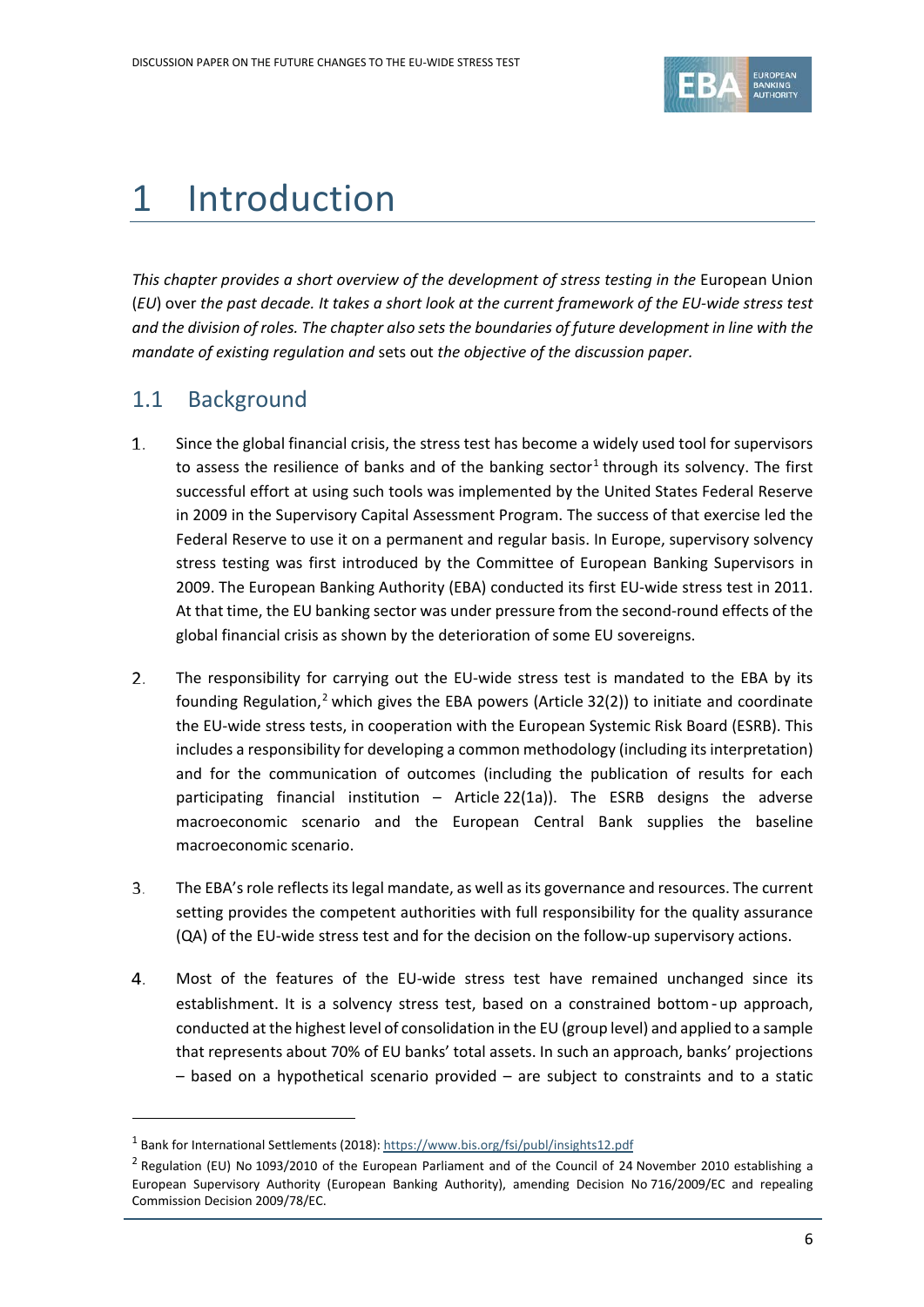

balance-sheet assumption, meaning that their balance sheet is frozen at the reference date and that possible managerial actions for mitigating the impact of the shocks are not taken into account. The initial aim of having a bottom-up approach was to involve banks in the identification of risks through the use of their models and hence to foster banks' development of efficient risk management practices. On the other hand, the exercise featured constraints, including a static balance-sheet assumption, to prevent banks from making overly optimistic projections and for assuring the consistency and comparability of results.

- 5. Another key feature of the EU‐wide stress test has been the detailed disclosures, including bank-by-bank data on exposures and risk drivers. A comprehensive disclosure aimed to foster market discipline and so enhance public information on banks' risk exposures. This was particularly evident during the exercises that were run between 2011 and 2014, which coincided with a relatively unstable economic environment. Such transparency provided a set of uniform, common and comparable data that could be used by market participants.
- 6. The 2011 and 2014 stress test exercises featured a hurdle capital rate, which determined whether a bank passed or failed the exercise and was used for identifying possible capital shortfalls and recapitalisation needs. After continuous capital-raising efforts in the EU banking sector since 2011, the average Common Equity Tier 1 (CET1) ratio increased to above 1[3](#page-6-1)% in 2015<sup>3</sup> and the crisis type of stress test appeared to be less relevant. The main transformation of the exercise came, therefore, in 2016. Instead of a 'capital now' approach, supervisors started using the results of the stress test to assess banks' forward-looking capital planning and to determine possible capital needs. Stress test results are thus a key input for the supervisory review and evaluation process (SREP).

# <span id="page-6-0"></span>1.2 Discussing the potential changes

- 7. The EBA has, in the past, organised numerous workshops and other formal and informal interactions with stakeholders in order to improve the stress test methodology and processes. While such feedback was useful for deciding on the final stress test package in each exercise, there has never been a structured discussion on the post-crisis long-term strategy for the EU-wide stress test and on possible fundamental changes to the framework. The EBA has therefore decided to start assessing potential longer term changes to the EUwide stress test approach.
- 8. The changes also aim to address some of the suggestions of the European Court of Auditors (ECA), which audited the 2018 EU-wide stress test and provided recommendations that might also require a redesign of the current framework. The ECA's recommendations<sup>[4](#page-6-2)</sup>

 $\overline{a}$ 

<span id="page-6-1"></span> $3$  EBA Risk Dashboard data as of quarter 2, 2019:

[https://eba.europa.eu/sites/default/documents/files/Risk%20Analysis%20and%20Data/Risk%20dashboard/Q2%20201](https://eba.europa.eu/sites/default/documents/files/Risk%20Analysis%20and%20Data/Risk%20dashboard/Q2%202019/EBA%20Dashboard%20-%20Q2%202019.pdf) [9//EBA%20Dashboard%20-%20Q2%202019.pdf](https://eba.europa.eu/sites/default/documents/files/Risk%20Analysis%20and%20Data/Risk%20dashboard/Q2%202019/EBA%20Dashboard%20-%20Q2%202019.pdf)

<span id="page-6-2"></span><sup>4</sup> ECA (2019)[: https://www.eca.europa.eu/Lists/ECADocuments/SR19\\_10/SR\\_EBA\\_STRESS\\_TEST\\_EN.pdf](https://www.eca.europa.eu/Lists/ECADocuments/SR19_10/SR_EBA_STRESS_TEST_EN.pdf)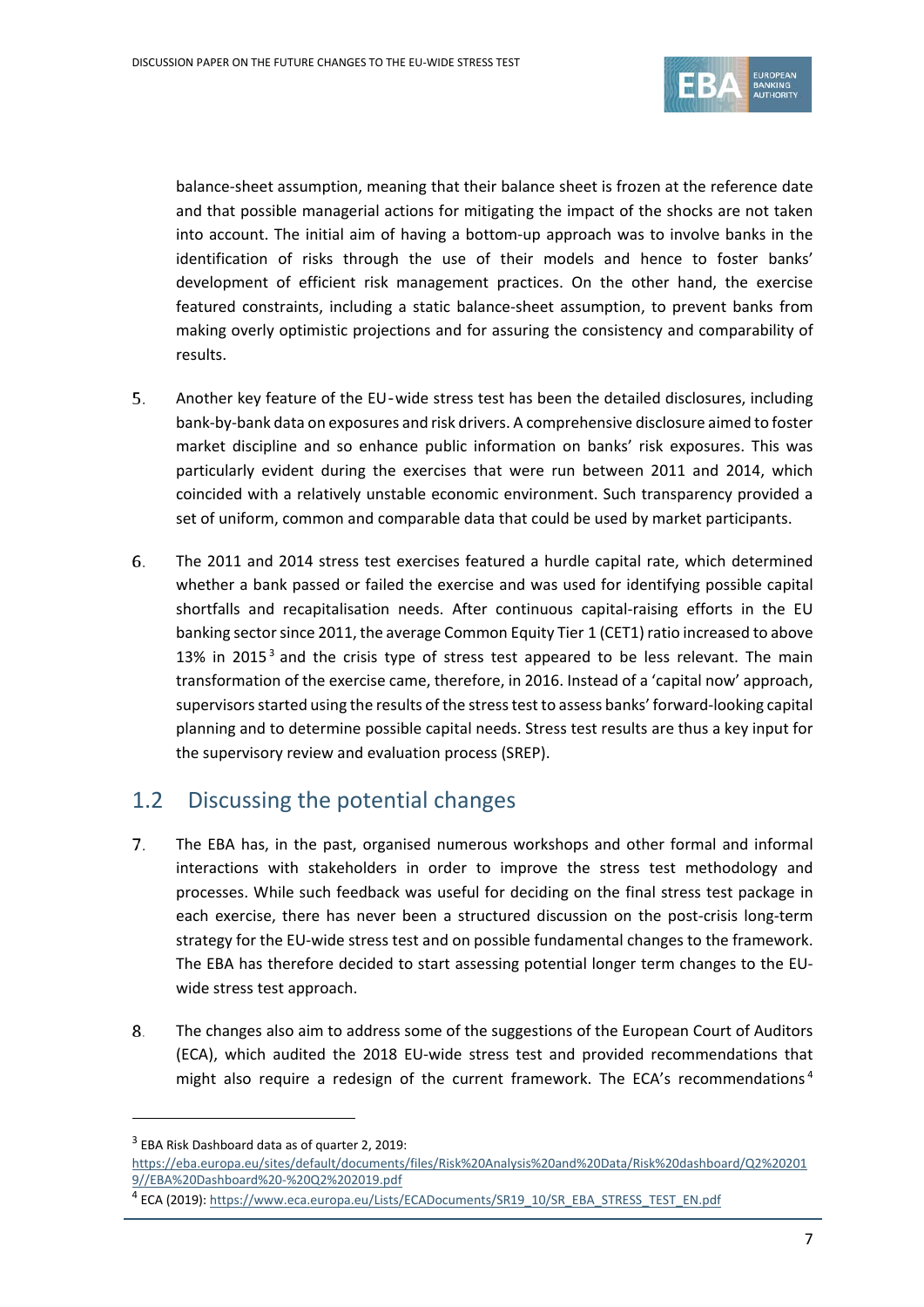

focused on, among other things, the EBA's resources, the division of roles, the QA of results, the methodology, the scenario design and the communication of findings and results.

9. The first formal step in assessing possible changes is this discussion paper, which will be followed by an assessment of the potential options. Nonetheless, if the final assessment shows that changing the current framework would bring very few benefits or would even reduce its current advantages, the EBA will keep the EU-wide stress test framework as it is.

## <span id="page-7-0"></span>1.3 Objectives and structure of the discussion paper

- The purpose of the discussion paper is to present the EBA's vision of the future of the EU- $10.$ wide stress test and to collect comments and feedback from the different users of the stress test. While banks are key stakeholders of the stress test, feedback from other interested parties is essential and would greatly contribute to making a final decision on the most appropriate approach for the EU.
- The basis of this discussion paper is a comprehensive stocktake of the lessons learnt from 11. previous exercises, supervisory experience and stakeholders' views. The feedback required in the consultation to this discussion paper should therefore contribute to the development of a framework that optimises its usefulness to supervisors, banks and policymakers, as well as its relevance to market participants.
- 12. The discussion paper covers, in Chapter 2, an assessment of the current EU-wide stress test framework, including its objectives and benefits, followed by the rationale for potential changes to the current framework. In Chapter 3, a possible new framework is suggested, including revised objectives for the EU-wide stress test, features of a new approach and the success criteria for such features. That chapter also looks at the interaction of the new framework with the scenario design and other risks. A roadmap that includes a high-level timeline is provided in Chapter 4. Finally, a summary of questions for discussion is provided at the end of the paper.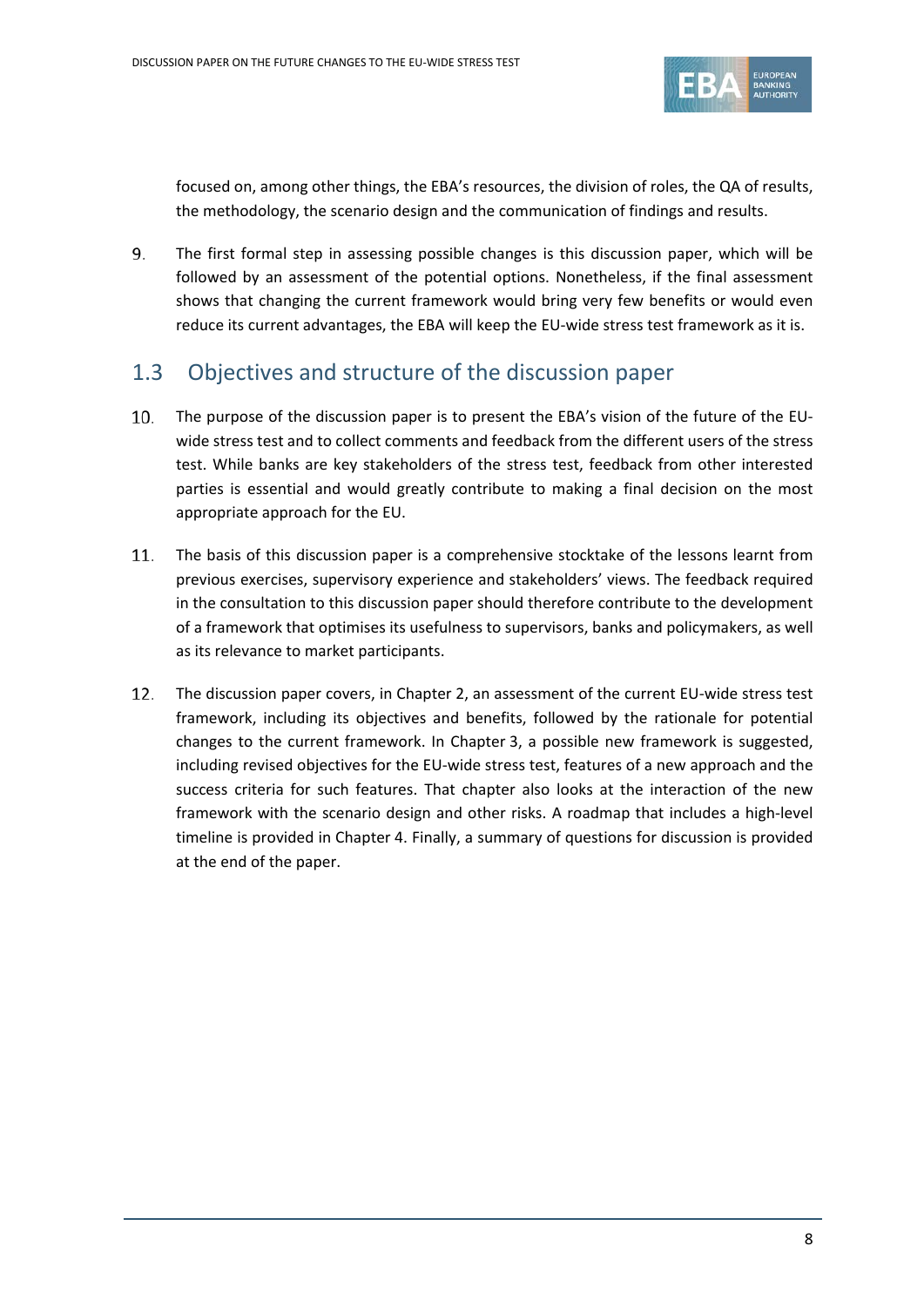

# <span id="page-8-0"></span>2 Assessment of the current framework

*This chapter provides an assessment of the current setting and* the *features of the EU-wide stress test, with the framework's current objectives* serving *as a starting point. Views have been collected through formal and informal interactions with all relevant stress test users, including competent authorities, banks, investors and academia. This chapter also* sets out *the rationale for possible changes to the framework.*

## <span id="page-8-1"></span>2.1 Current objectives of the EU-wide stress test

- $13.$ The EU-wide stress test currently has a number of objectives that can be divided into four main categories.
- Firstly, the exercise provides means for identifying the risks and vulnerabilities of EU banks 14. and the EU banking system, including a contribution to the overall assessment of systemic risk in the EU financial sector. This includes not only identifying residual areas of uncertainties for single banks, but also singling out common patterns that could cause system-wide instability.
- 15. Secondly, the EU-wide stress test is part of the supervisory toolkit used by competent authorities to assess banks' resilience to adverse market developments, to challenge banks' capital position and to support the supervisory decision‐making process with regard to the determination of Pillar 2 guidance (P2G) and appropriate mitigation actions.
- 16. Thirdly, the EU-wide stress test fosters banks' own stress-testing and risk management capabilities.
- $17.$ Finally, the exercise aims to strengthen market discipline through the publication of consistent and granular data, on a bank‐by‐bank level, every 2 years.

# <span id="page-8-2"></span>2.2 Advantages of the current approach

18. One of the main achievements of the EU-wide stress test was its contribution to improving the EU banking sector's resilience after the financial crisis. Some structural features of the exercise contributed decisively to that outcome. One of these features is the bottom-up approach. Unlike pure top-down supervisory approaches, a bottom-up approach involves banks in the process of projecting stressed results and therefore incentivisesthem to develop their risk management frameworks. Banks are often in the best position to assess their risks and to produce accurate projections. Maintaining a bottom-up approach was therefore beneficial, as it pushed banks to invest in and improve their risk models and allowed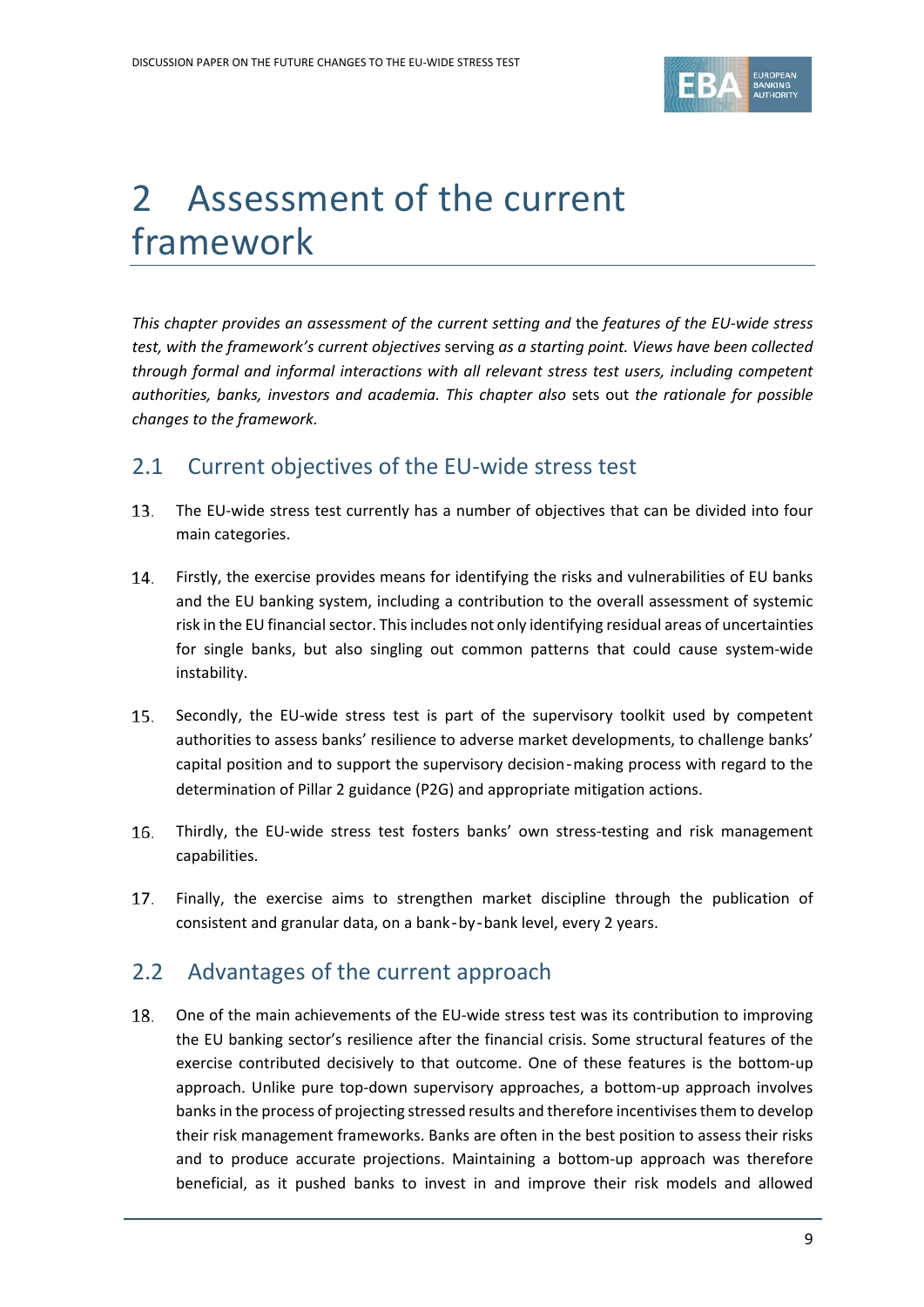

supervisors to better understand the mechanics of banks' internal models and projections in relation to their business models and risk profiles.

- However, because the quality of projections provided by banks varies some being overly optimistic and some not being robust enough – backstops and overrides were put in place in the form of constraints and supervisory QA. In some cases, they were also put in place to ensure comparability across banks.
- 20. Another benefit of the current approach is the fact that the process runs simultaneously across a large number of banks. The EU-wide stress test covers banks that represent around 70% of the assets in the EU banking system, which are tested against a common baseline and adverse scenario, as well as against a common methodology. The main benefit of undertaking stress tests in such a coordinated fashion is the production of consistent and comparable outcomes across banks in the EU. This is especially important for preserving a level playing field, as well as for identifying which banks are weaker and more sensitive to shocks.
- $21.$ Finally, the EU-wide stress test has been successful in increasing transparency across a wide sample of EU banks by disclosing granular information on a bank-by-bank basis. These data proved to be particularly useful during more uncertain economic periods, but also to be an important source of information for market participants and academia during calmer periods. According to the stakeholders' views, the main benefits of having such disclosure are the continuity and consistency of data, as well as the possibility of comparing different banks.

# <span id="page-9-0"></span>2.3 Rationale for changes

- $22.$ Despite having a number of advantages, there are areas where the current framework could be improved and more fundamental changes might be needed.
- $23.$ The first area of concern is the lack of clarity and prioritisation of the EU-wide stress test objectives. At present, the exercise entails a number of objectives that are conflicting and are difficult to fulfil in a single exercise. One example of such a conflict is the microprudential purpose of having the stress test results feeding each bank's SREP concomitantly, which conflicts with the macroprudential objective of assessing systemic risks. Therefore, the redesign of the framework should be grounded on a clear definition of objectives, in particular whether the exercise aims to identify banks' specific risks or system-wide risks in the EU banking sector. Such a decision might have an impact not only on the approach for projecting results, but also on the design of scenarios.
- $24.$ The second area of concern is the usage of results and their link to the supervisory process. The EU-wide stress test is less integrated in the regular supervisory process, especially in comparison with other international frameworks such as the ones in the United Kingdom (UK) and the United States (US). Some methodological constraints, such as the static balance-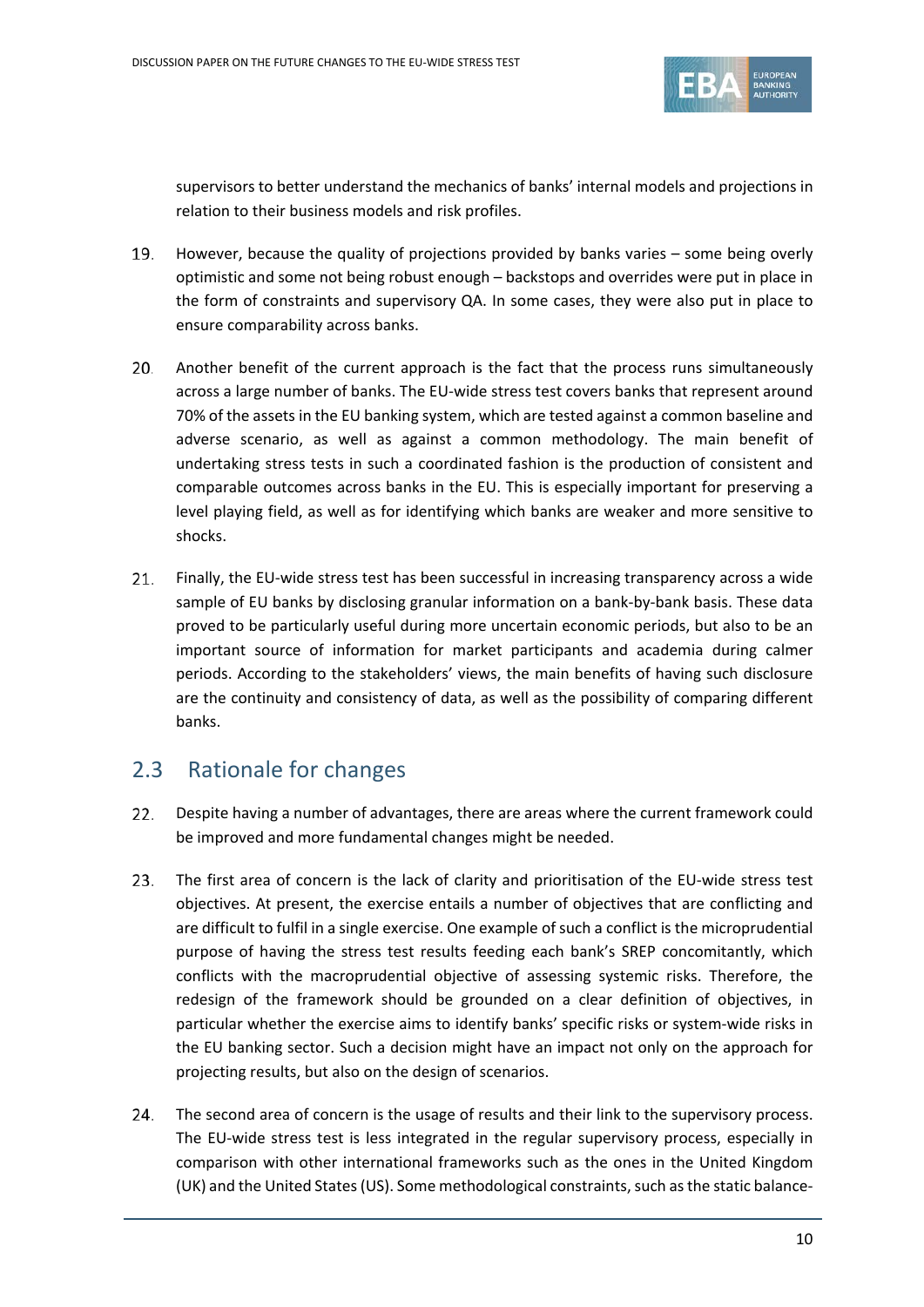

sheet assumption, which does not consider management actions, make it difficult to convert the stress test capital depletion into a meaningful supervisory capital add-on (i.e. P2G) without further adjustments. The consideration of adjustments by supervisors leads to a lack of clarity regarding the link between stress test results and the P2G. Moreover, there is insufficient information on the implications of the stress test for other supervisory decisions, particularly with regard to capital distributions.

- The third area of concern is the application of methodological constraints for some risks,  $25.$ even though the banks' internal capabilities for projecting these risks might have improved. For that reason, reassessing the application of some of these constraints could be beneficial for improving the realism of stress test outcomes. Assuming a framework that is more integrated with the supervisory process, solutions should also be found for mitigating the limitations of the current static balance-sheet assumption. Nonetheless, it is important to consider that the implementation of such solutions without any counterbalancing measures could increase QA requirements and consequently the cost for both banks and supervisors.
- 26. The fourth area of concern is connected to the ownership of results. In the current approach, banks provide projections that can be overridden by the supervisory benchmarks and challenger models in the QA process. Even though banks are asked to confirm the figures before publication, they do not necessarily need to agree with them, and their consent does not constitute a legal requirement for the publication of bank-specific results by the EBA. Having a clear ownership of results would be beneficial for both parties.
- $27.$ The final concern is related to the resource-intensive nature of the exercise for all parties involved in conducting the EU-wide stress test, which is also related to the length of the process. The most resource-intensive part of the process is the design of the exercise (including the changes in the methodology and the selection and calibration of the scenario) and the QA of results, and there is a general agreement that the exercise should become more cost-efficient.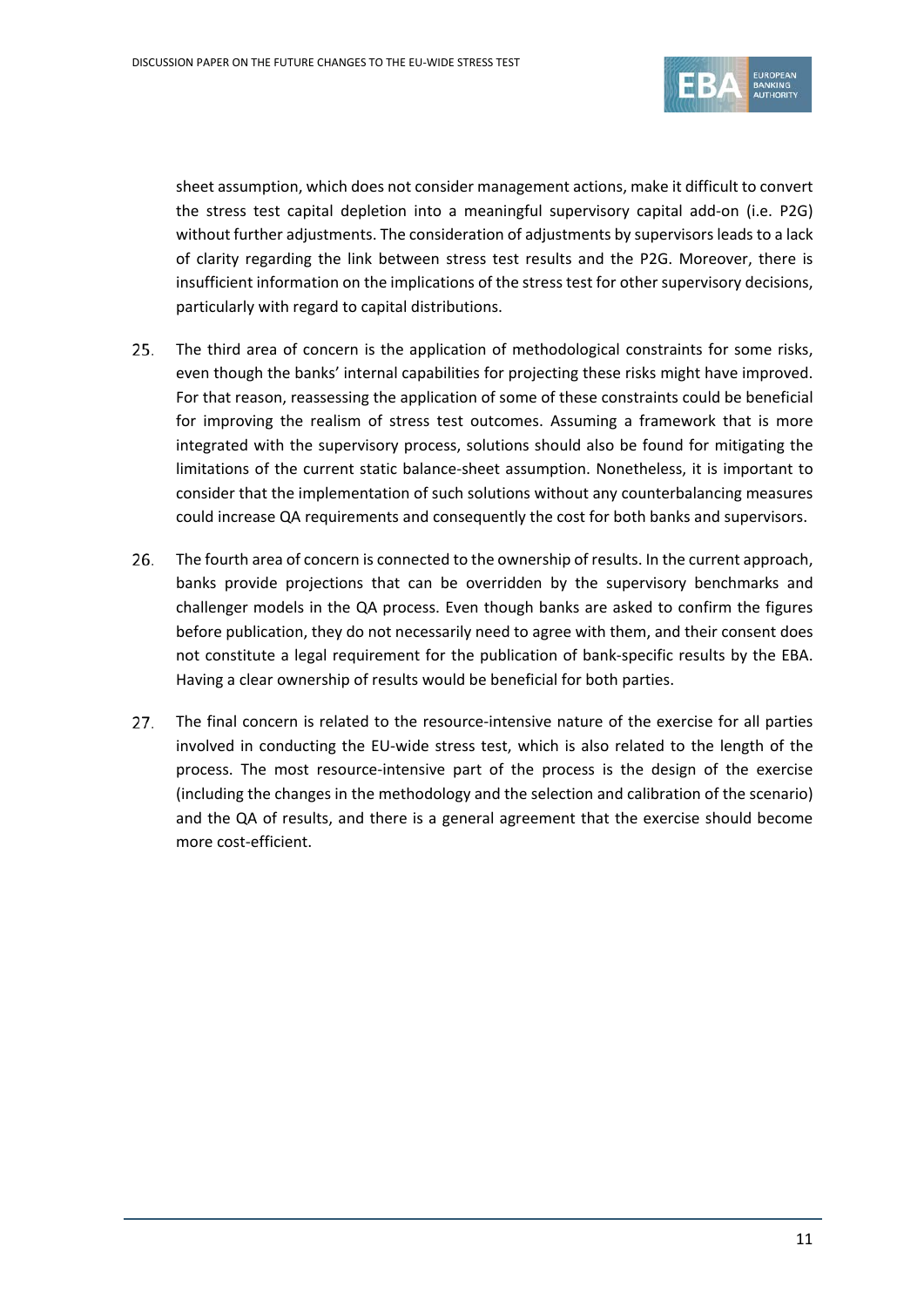

# <span id="page-11-0"></span>3 Proposed long-term changes to the EU-wide stress test framework

*This chapter introduces proposals for possible changes to the EU-wide stress test framework, while trying to address the lessons learnt from previous exercises. The chapter starts by determining a clear objective of the stress test*, *which is followed by a list of success criteria for assessing different frameworks. The proposal is divided into possible changes to the general framework, the feasibility of introducing multiple scenarios and* the *possible consideration of other risks.*

## <span id="page-11-1"></span>3.1 Proposed new framework

### <span id="page-11-2"></span>**3.1.1 Objective of the EU-wide stress test**

- 28. The new framework confirms that the EU-wide stress test is primarily a microprudential exercise whose main objectives are the assessment of banks' capital adequacy and the identification of risks. For supervisors, the exercise is a concrete support for the SREP and for the assessment of capital planning. For banks, it should complement their internal capital adequacy assessment process (ICAAP) and contribute to improving their internal risk management practices.
- 29. An important by-product of the exercise is the dissemination of clear and comparable information to market participants on banks' resilience and their ability to generate and distribute capital.
- 30. While the outcome from the EU-wide stress test can be used as an input in the assessment of systemic risks and the second-round effects of a crisis, the macroprudential role of the stress test is not considered one of its main objectives.

### <span id="page-11-3"></span>**3.1.2 Success criteria**

- 31. The changes to the EU-wide stress test are guided and assessed in terms of four criteria, namely the relevance, comparability, transparency and cost-efficiency of the exercise.
- 32. **Relevance** means that the stress test projections should be as close as possible to the actual impact on capital should an adverse scenario materialise. The stress test having relevance is also a prerequisite for enabling supervisors to identify vulnerabilities and for encouraging banks to enhance their own stress-testing capabilities to be used in their day-to-day management. Relevance requires, on the one hand, that the projections provide realistic estimates and, on the other hand, that they are reliable in spite of limited information, judgemental assumptions, model limitations and potential incentives for banks to deliver optimistic results. Relevance can *a priori* be increased by relaxing methodological constraints in the stress test methodology, thereby allowing banks, to a larger extent, to leverage on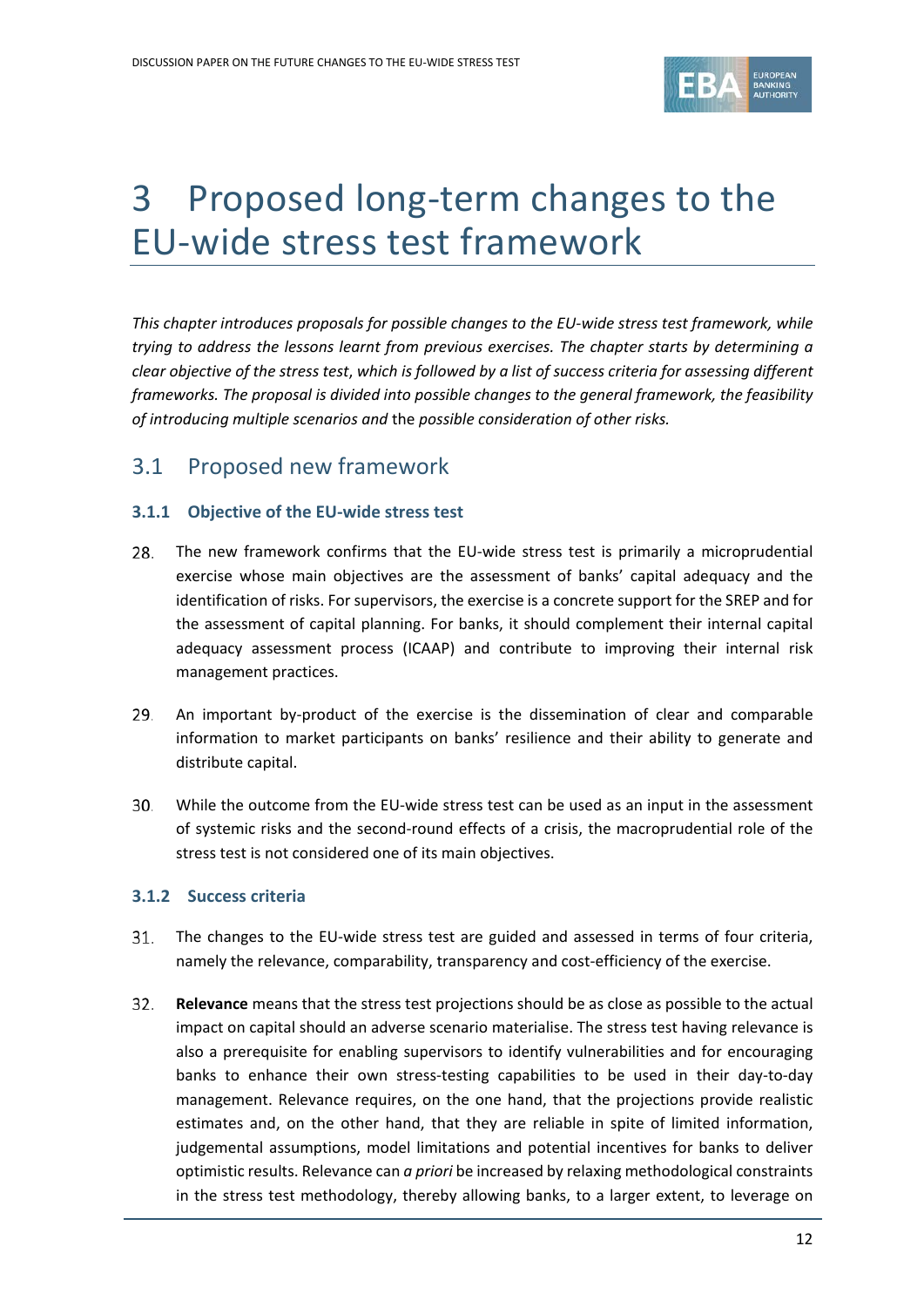

own data and models, which may be better tailored to their individual business models, market environments and business practices. At the same time, methodological constraints act as safeguards to ensure the reliability of the projections. Achieving relevance in the stress test in practice thus requires trade-offs between realism and reliability.

- 33. **Comparability** means facilitating a level playing field across banks and jurisdictions in the EU, while still taking into account banks' specificities and individual risk profiles. Comparability is fostered by methodological constraints, thorough supervisory QA and market discipline. A high degree of comparability is key to create a level playing field when the stress test results are used for supervisory purposes, especially the determination of P2G capital demand. Moreover, stress test results need to be comparable to provide a meaningful risk assessment when disclosed to the public.
- 34. **Transparency** allows markets and the wider public to gain information from the supervisory stress test. It also fosters market discipline by enabling market participants to review the stress test results of banks and the actions of supervisors. Transparency can also encompass providing information on the linkage between the stress test results and supervisory actions, particularly the P2G quantification. Different stakeholders may have different needs for transparency. Supervisors see value in the market discipline arising from transparency and in providing market participants with an assessment of banks' resilience. Banks benefit from transparency by demonstrating their resilience and risk management capabilities to markets, investors and depositors. Other market participants and observers may use stress test results in their economic analyses and therefore appreciate the disclosure of detailed data and scenario projections. The priorities as regards transparency also depend on the economic environment. For instance, investors might be more interested in the resilience of banks in a crisis environment, while they might focus more on banks' ability to distribute capital in a normal market environment.
- **Cost-efficiency** means fulfilling the stress test objectives with commensurate resources from both supervisors and banks. In addition to the preparatory stage of the stress test (which includes, among other things, developing the scenario, methodology and QA tools), costs for supervisors depend on the length and level of detail of the QA process. In addition to QA, costs for banks also depend on the extent to which existing processes and models can be employed in the supervisory stress test. The length and granularity of the QA process, which affects both banks and supervisors, are in turn driven by, among other things, the targeted level of comparability, the existence of simplifying assumptions and the amount and detail of the data disclosed.
- 36. The different criteria can be at least partially competing. For instance, higher relevance and comparability of the stress test results require more supervisory QA, thereby increasing costs for banks and supervisors. Transparency can set incentives for 'gaming' by banks, thereby driving costs for QA in order to maintain the necessary levels of comparability and reliability in the results. Comparability can be increased by introducing methodological constraints and simplifying assumptions, which comes at the expense of relevance.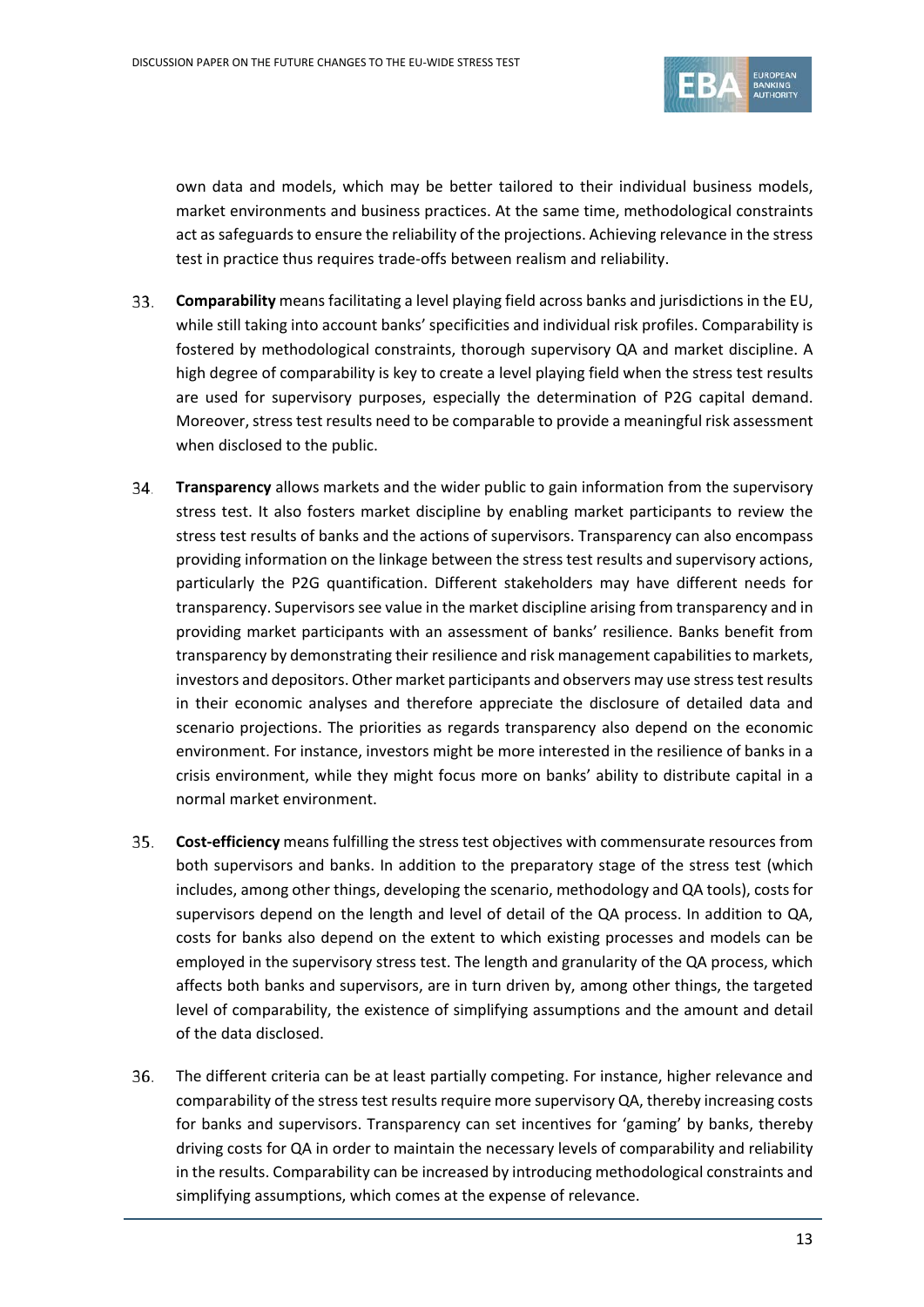

37. The challenge in designing the new stress test framework is therefore to find a preferable balance between the above criteria. This is guided by the aim to largely maintain the high levels of comparability and transparency established by the current EU-wide stress test while increasing its relevance and improving the overall cost-benefit ratio of the exercise.

#### <span id="page-13-0"></span>**3.1.3 Features of the framework**

 $\overline{a}$ 

- The proposed new framework of the EU-wide stress test is based on two legs: the supervisory 38. leg and the bank leg. The supervisory leg would be a basis for supervisory decisions, directly linked to the P2G setting<sup>[5](#page-13-2)</sup>, and a constrained approach. The bank leg would allow more flexibility and would focus on providing disclosure and fostering market discipline.
- 39. To assure a certain level of comparability between the two legs, both would use the same common scenarios and starting points for projecting the stress test results. A common methodology across jurisdictions and banks would be the basis for the supervisory leg, which would continue to be a constrained, bottom-up exercise. The level of prescriptiveness in that leg would be similar to the current methodology, even though the usage of certain constraints would need to be reassessed. In contrast, the methodology for the bank leg would be less prescriptive and would give banks more freedom in calculating their projections.



#### <span id="page-13-1"></span>**Figure 1: Proposed framework for a EU-wide stress test with a two-legged approach**

<span id="page-13-2"></span><sup>&</sup>lt;sup>5</sup> Competent authorities have the discretion to set P2G based on national stress tests and other risk assessment tools (see Box 4).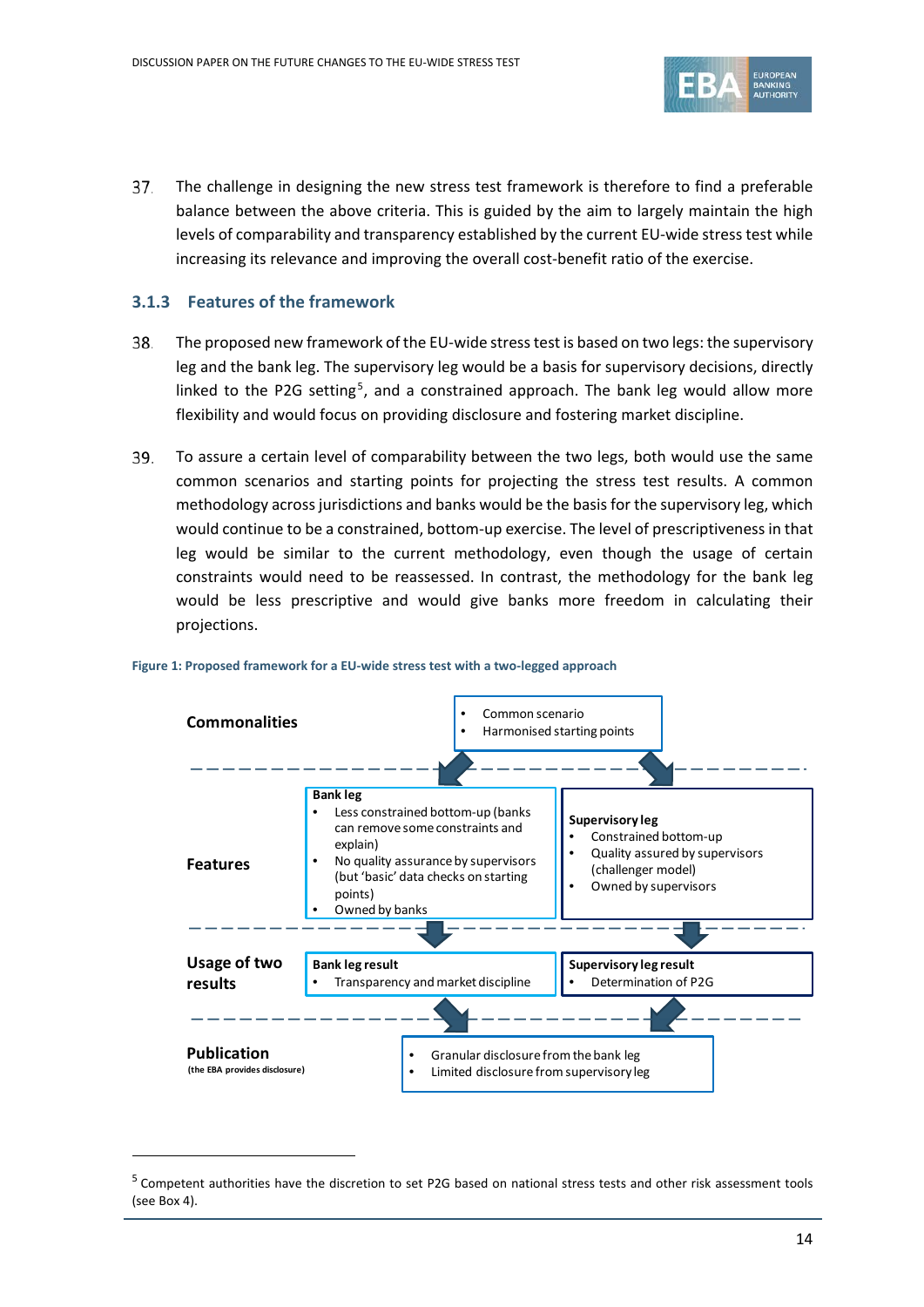

40. The two legs of the exercise would lead to two sets of outcomes: the supervisory outcome would be directly linked to the bank's P2G and would provide limited disclosure, while the bank leg would facilitate market discipline through its broader transparency with granular disclosure.

#### <span id="page-14-0"></span>**Box 1: The alternative option of having a single stress test outcome would be resource-intensive**

An alternative option to the disclosure of two results would be to have a framework with a single outcome resulting from a dialogue/synthesis and convergence between supervisors and banks. Even though such an option could reduce the communication challenges that arise when two different results are obtained, it would require a complex supervisory QA process for the bank leg and an increased number of interactions between competent authorities and banks. Therefore, it would not contribute to a more cost-efficient exercise for banks and competent authorities. This approach would also reduce the value added of the new framework in setting clear responsibilities for each leg and in fostering market discipline to the bank leg results.

41. The two legs are explained in more detail in the following subsections.

### **(i) Supervisory leg**

- The supervisory leg would be based on a constrained bottom-up approach similar to the current framework, whereby banks' projections are challenged and quality is assured by supervisors using various challenger models and benchmarking tools.
- 43. For certain risks, the current framework already prescribes a more mechanistic approach, including the usage of benchmarks and formulas, which would also be possible under the new supervisory leg. Such an approach could be developed further by using a hybrid, whereby certain risk categories would remain in a constrained bottom-up fashion while others would be replaced by supervisory models relying more on top-down elements, hence requiring banks to deliver mainly starting points and possibly some historical information but no projections. Currently, the areas where such a top-down approach seems to be feasible in the nearer future are net interest income, credit risk, and net fee and commission income. A staggered approach might be considered, whereby these and possibly more top-down elements are phased in over time.
- 44. As part of the QA process, competent authorities can use all of the tools and information available, including the results of the bank leg, in order to arrive at the final supervisory view.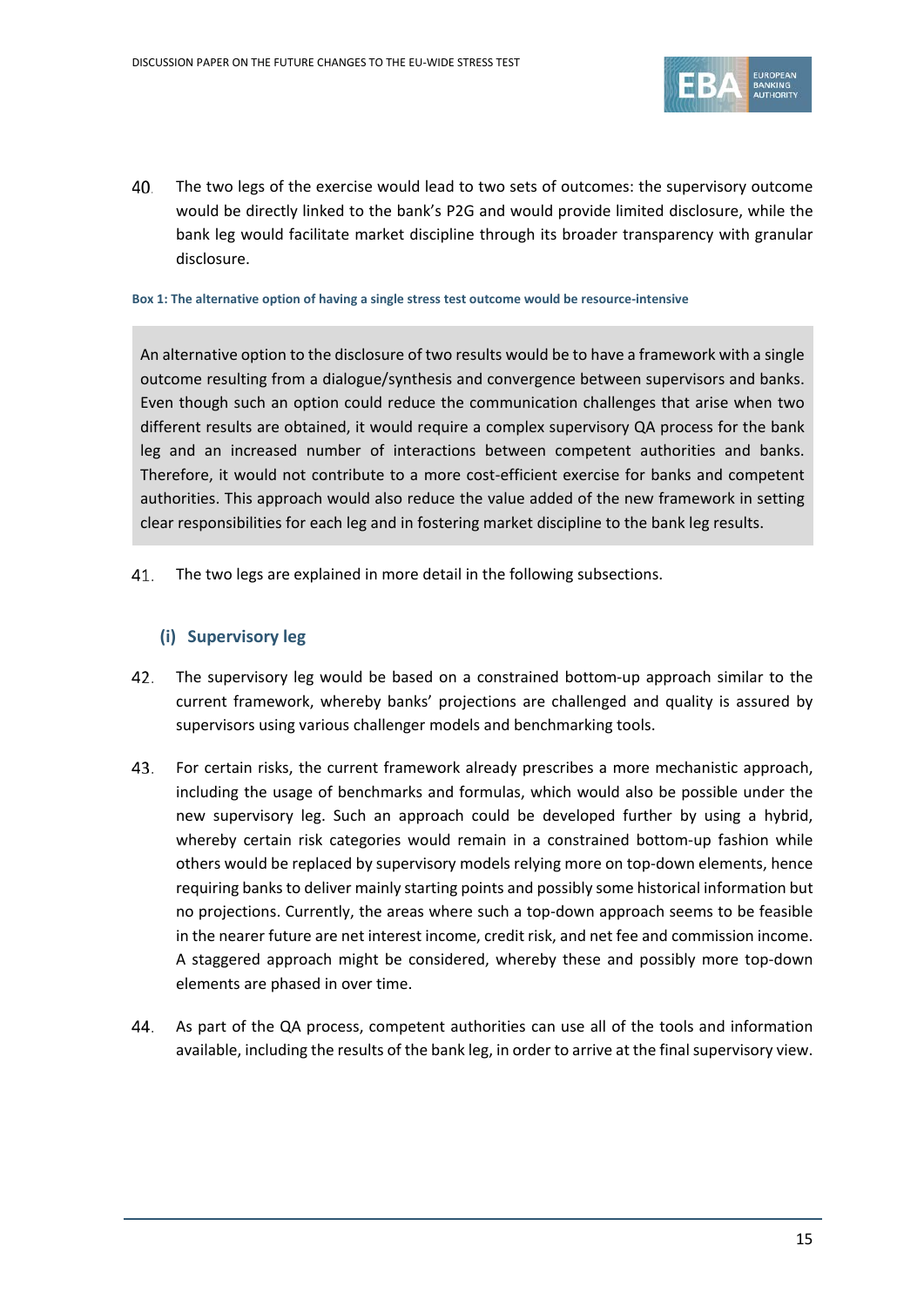

#### <span id="page-15-0"></span>**Box 2: Consideration of alternative approaches for obtaining the supervisory leg**

In addition to the two options for deriving the supervisory leg outlined above, more extreme options such as a full top-down approach were also considered during the discussions.

In such an approach, modelling of bank-by-bank results would be left to supervisory top-down models, while banks would provide starting points. The approach would be very similar to the US Comprehensive Capital Assessment and Review (CCAR). While this approach would most likely reduce the costs for banks, it would also reduce their involvement in identifying risks. At this point, for some of the risks, such top-down models are robust enough. However, introducing a comprehensive tool covering all risk areas will not be possible in the near future; instead, it would be more of a long-term project. As more data are collected by supervisors and their models are further developed, such an approach might be considered beyond 2022.

Because this option does not seem to be feasible in the near future for various reasons (some of them mentioned above), it is not considered further in this discussion paper.

- 45. Supervisors would be the owners of the supervisory leg and would form their view on the capital impact of the scenario. Banks would not be required to sign off the results from the supervisory leg, and the overall QA interaction between banks and supervisors would be lighter, with potentially only two data submissions from the bank side and one iteration with supervisors. The publication of the supervisory leg would be limited to a basic set of data points focused on capital depletion and its main drivers.
- 46. Due to the ownership by the supervisor and the lighter QA interaction, as well as the potential usage of top-down features, the new framework could further deviate from the current approach in the following aspects:
	- The static balance-sheet assumption could be relaxed in a controlled way by allowing the incorporation of certain actions implemented before the end of the QA phase and of certain actions planned and confirmed but not yet implemented before the end of the QA phase. An example would be the sale of a subsidiary that was confirmed after the start of the exercise.
	- A limited set of methodological constraints could be relaxed compared with the 2020 EU-wide stress test methodology, but not to the same extent as could be the case for the bank leg. A list of some of the constraints included in the 2020 EU-wide stress test methodology is provided in Annex 1. $^{6}$  $^{6}$  $^{6}$

 $\overline{a}$ 

<span id="page-15-1"></span> $6$  This list sets out the main constraints, but it should not be read as a suggestion of the constraints that need to be relaxed.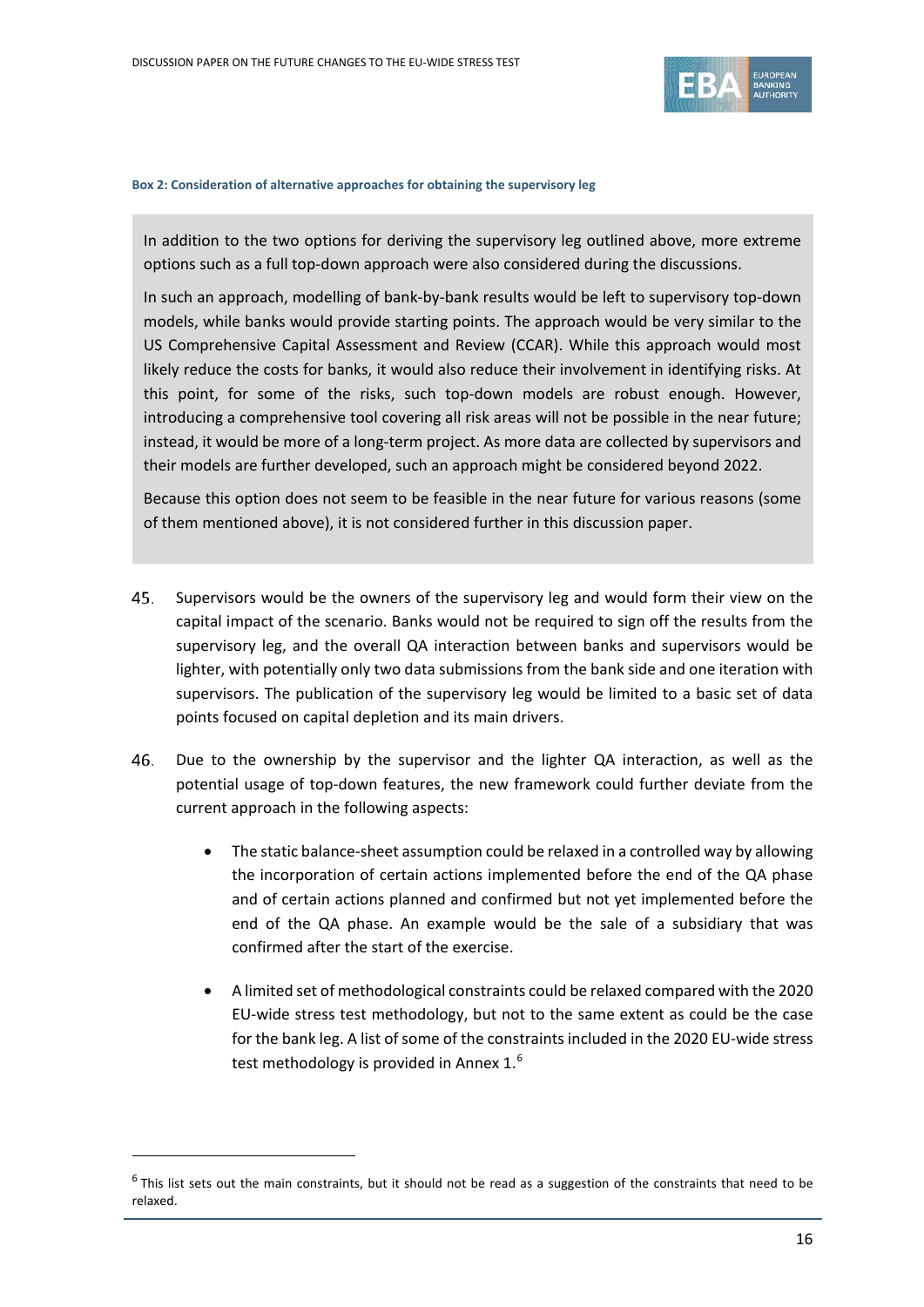

- The granularity of templates could be reduced, especially in connection with the potential top-down features.
- 47. The final outcome would be based on the supervisory leg projection. However, when forming the final outcome, the competent authorities could decide to consider projections coming from the bank leg. In any case, two results would be published, one result coming from the supervisory leg and another coming from the bank leg.
- 48. In cases where the supervisory leg would consider some bank leg components, the relevance of the exercise might be further improved because such an approach would take into account idiosyncrasies of the bank that are captured only in the bank leg. However, it would require more interactions between competent authorities and banks in order to identify areas where the supervisory leg result could be adjusted.

## **(ii) Bank leg**

- The bank leg would be obtained by using a flexible bottom-up approach. The methodology would be less prescriptive but still based on the same scenarios and templates that are common for all banks in order to have a comparable data set across banks. The results would not be quality assured by the supervisor, giving full ownership of the results to banks. Nonetheless, supervisors could conduct basic checks of starting point data that also serves as starting points for the supervisory leg and for which there is no discretion of banks to deviate in the two legs.
- 50. In the new framework, banks would use the same common methodology as in the supervisory leg for obtaining the bank leg, but they would be allowed to decide on whether to apply the constraints prescribed in this methodology or not. Practically, banks would be provided with a common methodology for the supervisory leg and a list of constraints that could be relaxed or disregarded. If the supervisory leg is partially obtained by supervisory top-down models (i.e. there is no common methodology regarding banks' projections for the supervisory leg for these risk areas), methodological guidelines need to be introduced for these risk categories for obtaining the bank leg.
- <span id="page-16-0"></span>51. Banks could also decide to accept the outcome of the supervisory leg as their own and, in this case, be subject only to the QA process as described in the supervisory leg.
- 52. A possible option under consideration is to allow banks to use their ICAAP models for producing the bank leg results. With such an approach, they would still use a common scenario and common starting points, with only limited guidance and constraints to be applied in their projections. For example, banks would be provided with a list of management actions that they could consider when forming the projections in the bank leg. In addition, certain rather high-level assumptions could also be made for specific risk areas.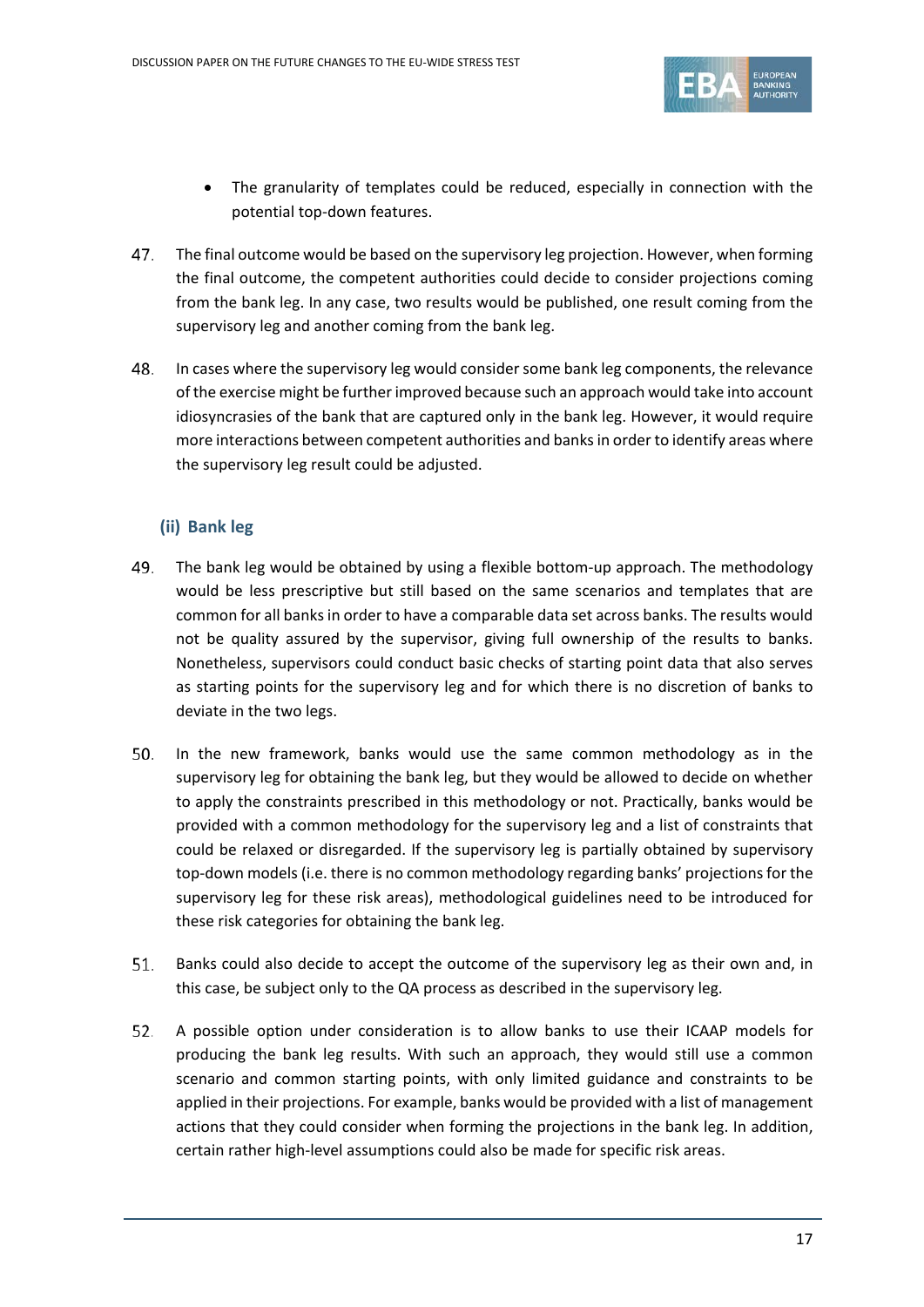

53. Regardless of the degree of relaxation of the methodological constraints, the reporting to the competent authorities and the EBA would be based on common templates.

#### **Questions**

Question 1: What are your views on the proposed framework in general?

Question 2: What are your views on determining the supervisory leg (a constrained bottomup approach such as the current approach or a hybrid approach with top-down models replacing some bottom-up elements)?

Question 3: What are your views on determining the bank leg (a prescribed methodology with the possibility of relaxing constraints)? What are your views on the possibility to use ICAAP as the basis for the bank leg? What are the areas where ICAAP would not be suitable for this purpose?

Question 4: What are your views on the alternative proposal to publish one single CET1 capital depletion which would result from a dialogue/synthesis between the competent authority and banks?

Question 5: What are your views on the consideration of the bank leg outcome in forming the final supervisory outcome?

Question 6: What are the costs of the new proposed framework and where do they come from? What are the benefits? How can the bank leg and supervisory leg be structured to mitigate costs and increase benefits?

Question 7: Which constraints should be relaxed to improve realism (some of the constraints are listed in Annex 1)? Please rank the constraints by their importance in improving realism.

Question 8: For generating the bank leg, would you prefer that banks have a discretion to relax certain methodological constraints or have a common methodology that would be less constrained than the one in the supervisory leg?

Question 9: How different is the ICAAP approach from the supervisory leg (assuming the methodology is the same as in the current framework) if all constraints are dropped?

Question 10: Would banks benefit from setting some assumptions for specific risks and giving general guidance, even if they are allowed to use their own models without constraints?

Question 11: What are the benefits of the bank leg and how would you increase them?

Question 12: What are your views on the possibility of having limited supervisory QA to the bank leg?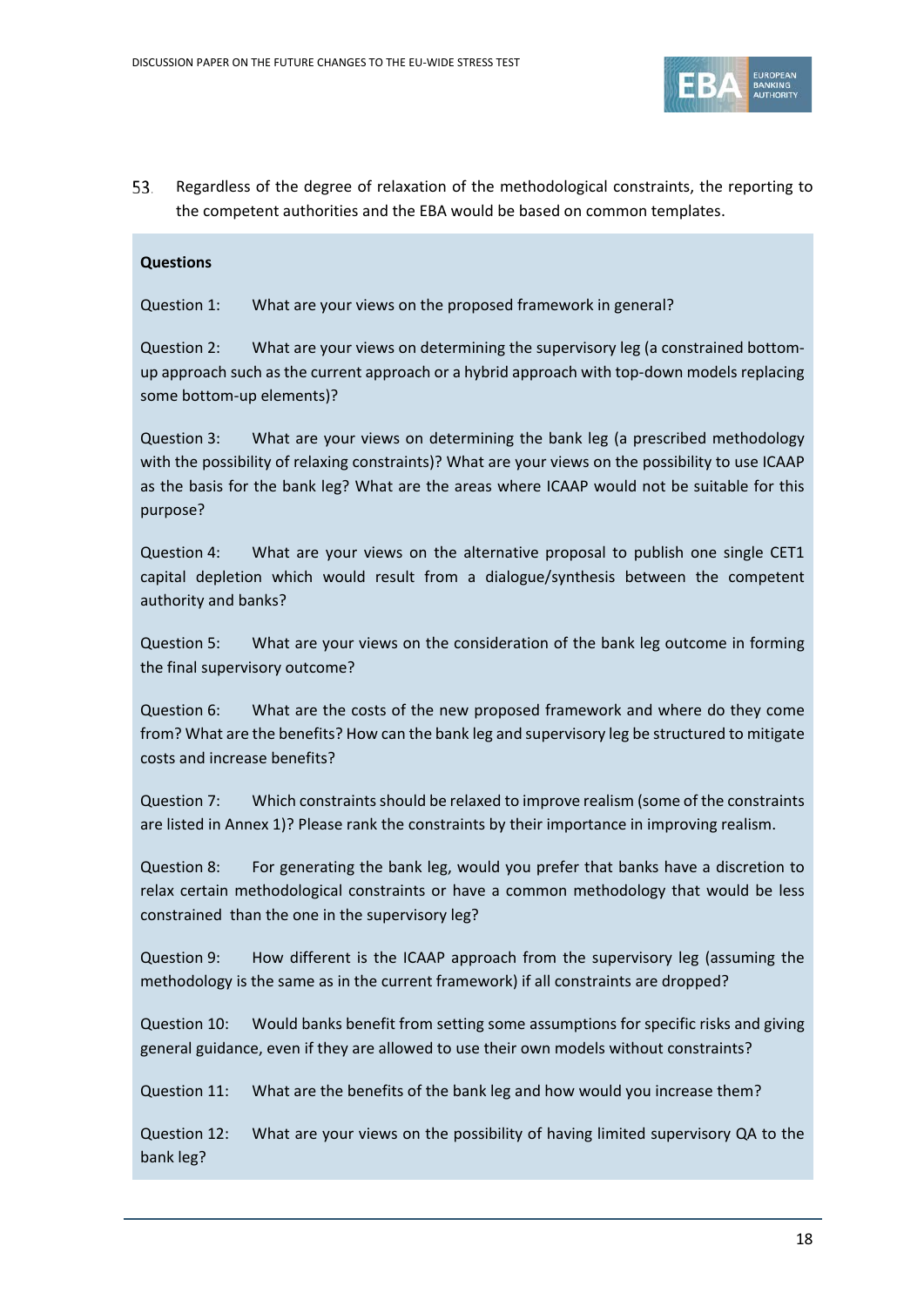

Question 13: Which dynamic effects do you find are important to consider?

### <span id="page-18-0"></span>**3.1.4 Communication of stress test results and disclosure**

- 54. In the framework described above, two different stress test results would be obtained, reflecting the supervisory leg and the bank leg. Both results would be disclosed to increase the relevance of the stress test exercise. The idiosyncratic features of banks could be incorporated in the results of the bank leg, while the supervisory leg would provide results that, by virtue of a horizontal review, are more comparable.
- 55. The EBA would disclose, bank by bank and on aggregate, the results derived from the supervisory leg. These disclosures would be limited to the capital ratios relevant to capital distribution and key drivers for each scenario.
- 56. The EBA would disclose, bank by bank, granular data based on the bank leg. The disclosure of granular data from the bank leg would be based on common disclosure templates similar to the EBA transparency templates of the 2020 EU-wide stress test. The level of transparency should be at least as exhaustive as in the current setting, but the content might be reviewed if deemed necessary to increase market discipline and the relevance of the information for stakeholders. Such disclosure should allow stakeholders to exert market discipline on the banks' views of their risks, starting point data and projected financial position under adverse conditions.
- In line with paragraph [51,](#page-16-0) the granular data disclosed could be based on the bottom-up 57. information reported in the supervisory leg if a bank considered that this information reflected its business model and risk profile.
- 58. [Box 3](#page-18-1) compares the envisaged disclosures in the EU-wide stress test with the current disclosures in the US and the UK.

<span id="page-18-1"></span>**Box 3: Current disclosures in the US and the UK and the envisaged disclosures in the EU-wide stress test**

This box compares the disclosures in the US CCAR, the US Dodd-Frank Act stress test (DFAST) exercises, the UK stress test and the proposal for the EU-wide stress test.

In both the US and UK frameworks, the disclosures are less granular than in the proposed EU framework and are focused mainly on capital depletion. The aim of providing more transparency in the EU-wide stress test than in the US and UK is to foster increased market discipline, which would also address the general lower disclosure of bank data in Europe and limit the incentives for banks to provide overly optimistic projections.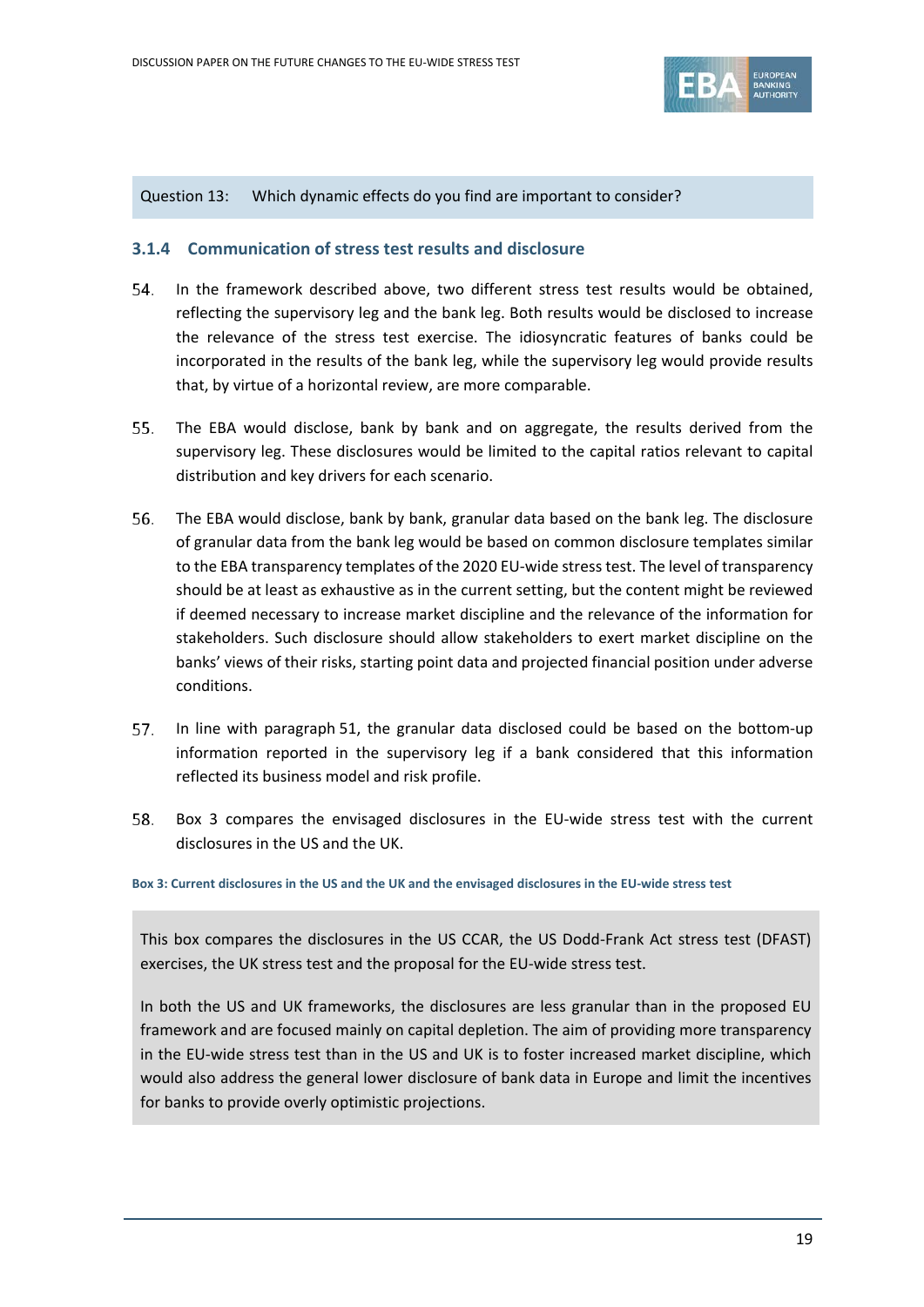

|                                        | <b>US framework</b>                                                                                                                                                                                                   |                                                                                                                                                                                                                                               | <b>UK framework</b>                                                                                                                                                                                                                                                       | <b>Proposed EU framework</b>                                                                                                      |                                                                                                                                         |
|----------------------------------------|-----------------------------------------------------------------------------------------------------------------------------------------------------------------------------------------------------------------------|-----------------------------------------------------------------------------------------------------------------------------------------------------------------------------------------------------------------------------------------------|---------------------------------------------------------------------------------------------------------------------------------------------------------------------------------------------------------------------------------------------------------------------------|-----------------------------------------------------------------------------------------------------------------------------------|-----------------------------------------------------------------------------------------------------------------------------------------|
|                                        | <b>Supervisory</b><br>leg                                                                                                                                                                                             | <b>Bank leg</b>                                                                                                                                                                                                                               |                                                                                                                                                                                                                                                                           | <b>Supervisory leg</b>                                                                                                            | <b>Bank leg</b>                                                                                                                         |
| Ownership<br>of results                | Federal<br>Reserve                                                                                                                                                                                                    | <b>Banks</b>                                                                                                                                                                                                                                  | Prudential<br>Regulatory<br>Authority                                                                                                                                                                                                                                     | Competent<br>authorities                                                                                                          | <b>Banks</b>                                                                                                                            |
| <b>Extent of</b><br>disclosure         | Aggregate +<br>bank level                                                                                                                                                                                             | <b>Bank level</b>                                                                                                                                                                                                                             | Aggregate +<br>bank level                                                                                                                                                                                                                                                 | Aggregate +<br>bank level                                                                                                         | <b>Bank level</b>                                                                                                                       |
| <b>Granularity</b><br>of<br>disclosure | $DFAST1$ and<br>$CCAR2$ :<br>uniform<br>disclosure of a<br>limited set of<br>information<br>(mainly<br>capital ratios<br>and projected<br>loan losses)<br>for both<br>adverse and<br>severely<br>adverse<br>scenarios | $DFAST1: bank-$<br>specific<br>disclosure of a<br>limited set of<br>information<br>(mainly<br>capital ratios,<br>net income<br>components,<br>loan loss<br>components<br>and risk<br>drivers) for<br>the severely<br>adverse<br>scenario only | Financial<br>stability report <sup>3</sup> :<br>uniform<br>disclosure of a<br>limited set of<br>information<br>(mainly capital<br>ratios,<br>distributions<br>and impairment<br>charges) before<br>and after<br>management<br>actions for the<br>adverse<br>scenario only | Uniform<br>disclosure of a<br>limited set of<br>information<br>(mainly capital<br>ratios and key<br>drivers) for<br>each scenario | Uniform<br>disclosure of a<br>comprehensive<br>set of<br>information<br>(similar to<br>current<br>transparency)<br>for each<br>scenario |

1 Source: US Federal Reserve (2019, DFAST)[: https://www.federalreserve.gov/publications/june-2019-appendix-b-firm](https://www.federalreserve.gov/publications/june-2019-appendix-b-firm-specific-results.htm)[specific-results.htm](https://www.federalreserve.gov/publications/june-2019-appendix-b-firm-specific-results.htm)

<sup>2</sup> Source: US Federal Reserve (2019, CCAR): [https://www.federalreserve.gov/publications/files/2019-ccar-assessment](https://www.federalreserve.gov/publications/files/2019-ccar-assessment-framework-results-20190627.pdf)[framework-results-20190627.pdf](https://www.federalreserve.gov/publications/files/2019-ccar-assessment-framework-results-20190627.pdf)

<sup>3</sup> Source Bank of England (2018, UK stress test): [https://www.bankofengland.co.uk/stress-testing/2018/stress-testing](https://www.bankofengland.co.uk/stress-testing/2018/stress-testing-the-uk-banking-system-2018-results)[the-uk-banking-system-2018-results](https://www.bankofengland.co.uk/stress-testing/2018/stress-testing-the-uk-banking-system-2018-results)

The disclosure of granular data would keep the transparency of the exercise and the possibility for stakeholders to benchmark banks' starting points and projections at similar levels to the current ones. Having this granularity based on the bank leg would increase the relevance of transparency, as it would incorporate banks' idiosyncratic features that might not be fully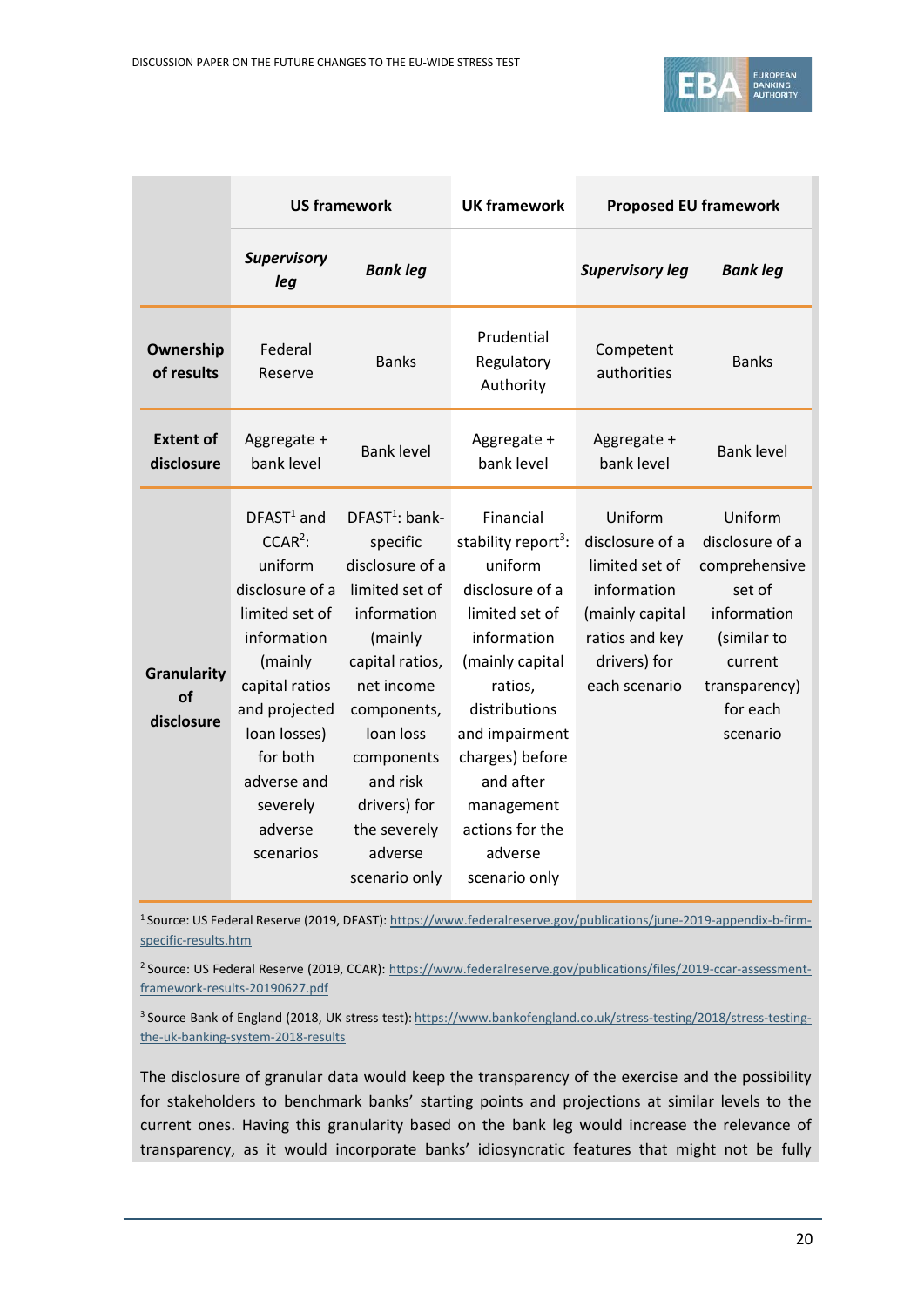

captured in the supervisory leg due to the application of constraints. Moreover, banks would also be able to better explain and communicate their results.

- 59. Since two different results would be disclosed, one derived from the supervisory leg and another from the bank leg, an explanation of the differences between the two would have to be provided. Banks would need to quantify and disclose the standalone impacts of each component that drive the differences between the CET1 capital depletion in the bank leg and in the supervisory leg, except for the changes that are due to supervisory adjustments. The following non-exhaustive list provides some aspects that are expected to lead to differences in the bank leg, especially in a framework where ICAAP plays a relevant role: (i) the removal of methodological constraints (e.g. caps and floors), (ii) dynamic versus static balance sheets (e.g. lending increase), (iii) the inclusion of management actions (e.g. additional Tier 1 coupon distribution) and (iv) additional risks considered.
- In line with the EBA SREP guidelines,<sup>[7](#page-20-1)</sup> the stress test results are an important component of 60. the determination of the P2G. The disclosure of stress test results should therefore provide enhanced clarity on the supervisory expectation for the capital needs of each bank. In the new framework, the starting point to be considered by competent authorities in the determination of P2G should be the CET1 capital depletion from the supervisory leg.<sup>[8](#page-20-2)</sup>
- 61. There are three possibilities under consideration for the disclosure of the supervisory expectation of banks' capital needs: (i) disclosing the final P2G, (ii) disclosing ranges of P2G values and allocating banks to the buckets in accordance with their final P2G or (iii) disclosing not P2G but the CET1 capital depletion net of any adjustments applied by competent authorities so that the published stress test results are in line with the final P2G and are informative in terms of supervisory expectations regarding capital distribution. These final adjustments are typically related to material and irreversible measures taken during the year that affect the bank's capital position (e.g. capital measures) or other risks that might not be fully reflected in the methodology and scenario.

<span id="page-20-0"></span>**Box 4: Disclosure of supervisory usage of the EU-wide stress test results and the expectation of banks' capital needs** 

Competent authorities have the discretion to set P2G based on national stress tests and other risk assessment tools. In fact, some competent authorities use the EU-wide stress test not as the main supervisory exercise but rather as a component of a wider suite of stress tests and

 $\overline{a}$ 

<span id="page-20-1"></span> $^7$  EBA/GL/2014/13. The EBA published a roadmap on 21 November 2019 (Risk Reduction Package roadmaps) outlining its plans to revise the common European framework for the SREP. This revision may also cover P2G features, including its determination and disclosure options, which are relevant to the stress-testing framework.

<span id="page-20-2"></span> $8$  Competent authorities have the discretion to set P2G based on national stress tests and other risk assessment tools (see Box 4).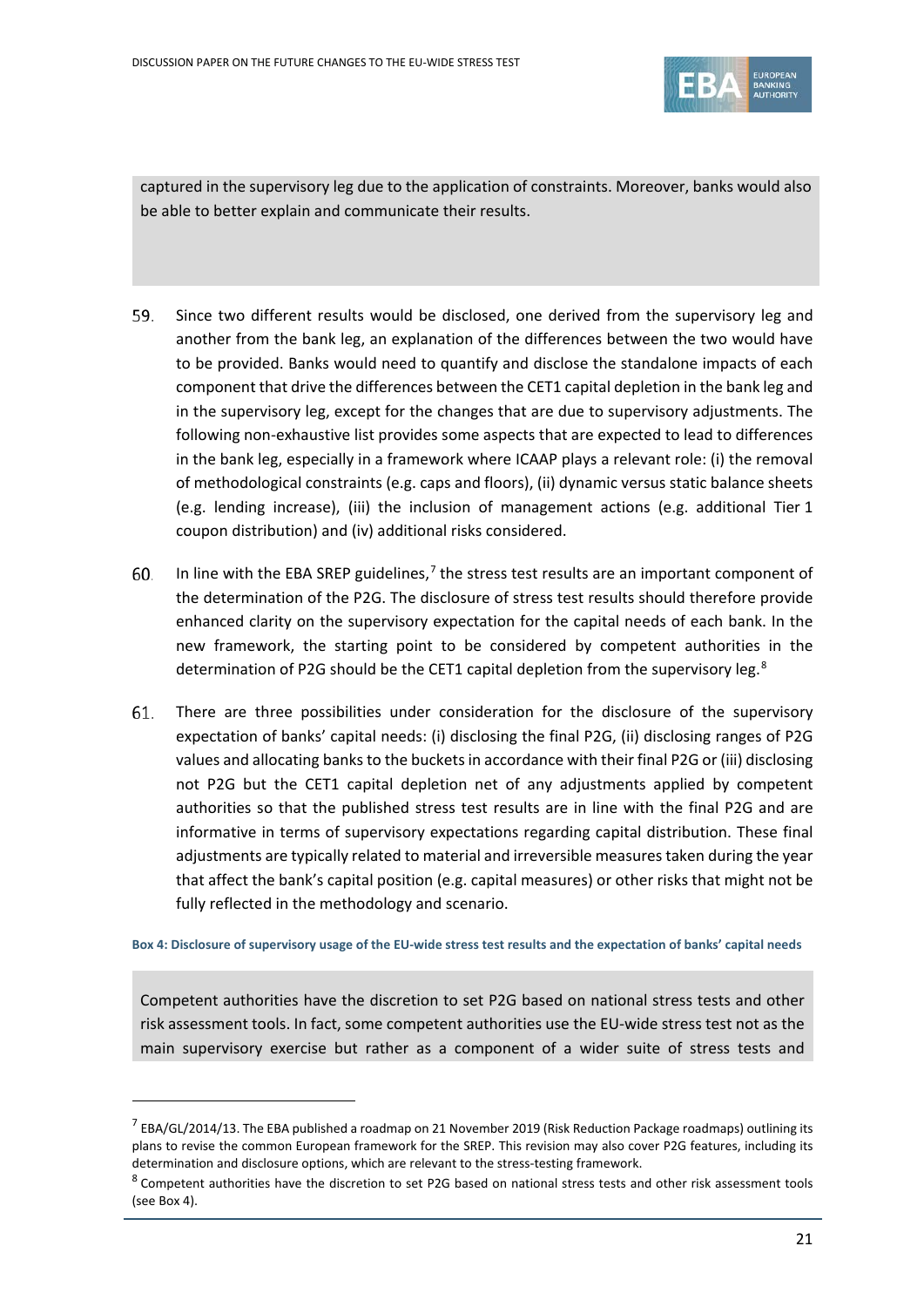

benchmarking tools. In such cases, the link between the outcome of the EU-wide stress test and P2G is less direct, and competent authorities would explain how the EU-wide stress results were considered in the supervisory process. Regardless of the approach followed, competent authorities should be able to provide enough information on their expectations on distribution of capital as the result of their assessment.

Banks would also have the opportunity, if deemed relevant, to publicly communicate the 62. planned management mitigation actions to restore the capital position in an adverse scenario and their capacity to distribute capital.

#### **Questions**

Question 14: What are your views on the proposed granularity of disclosures? Is the granularity appropriate and does it contribute to an improved quality of banks' stress test deliverables and practices?

Question 15: What are your views on the disclosure of granular information based on the bank leg? Do you think that the bank view is the best option for providing transparency to the markets?

Question 16: What are your views on a limited disclosure of the supervisory leg, mainly focused on the capital depletion from the stress test results? Do you see challenges in maintaining the overall comparability across banks?

Question 17: How could the current transparency templates of the EU-wide stress test be improved? Please specify in detail what information should be included in or excluded from the transparency templates.

Question 18: Is the granularity of the transparency on exposures and credit risk impairment deemed useful for market discipline? What are the potential drawbacks of such a granular disclosure?

Question 19: What are your views on the proposed publication of two different CET1 capital depletions (i.e. the bank leg and supervisory leg)? How would you interpret two different outcomes?

Question 20: What are your views on the disclosure of the bank leg knowing that the supervisory involvement would be limited to basic data checks of the starting points?

Question 21: What would the challenges be in explaining differences between the bank leg and the supervisory leg? Are there limitations for the computation of the standalone impact of each driver of differences (e.g. from the removal of each constraint in the bank leg)?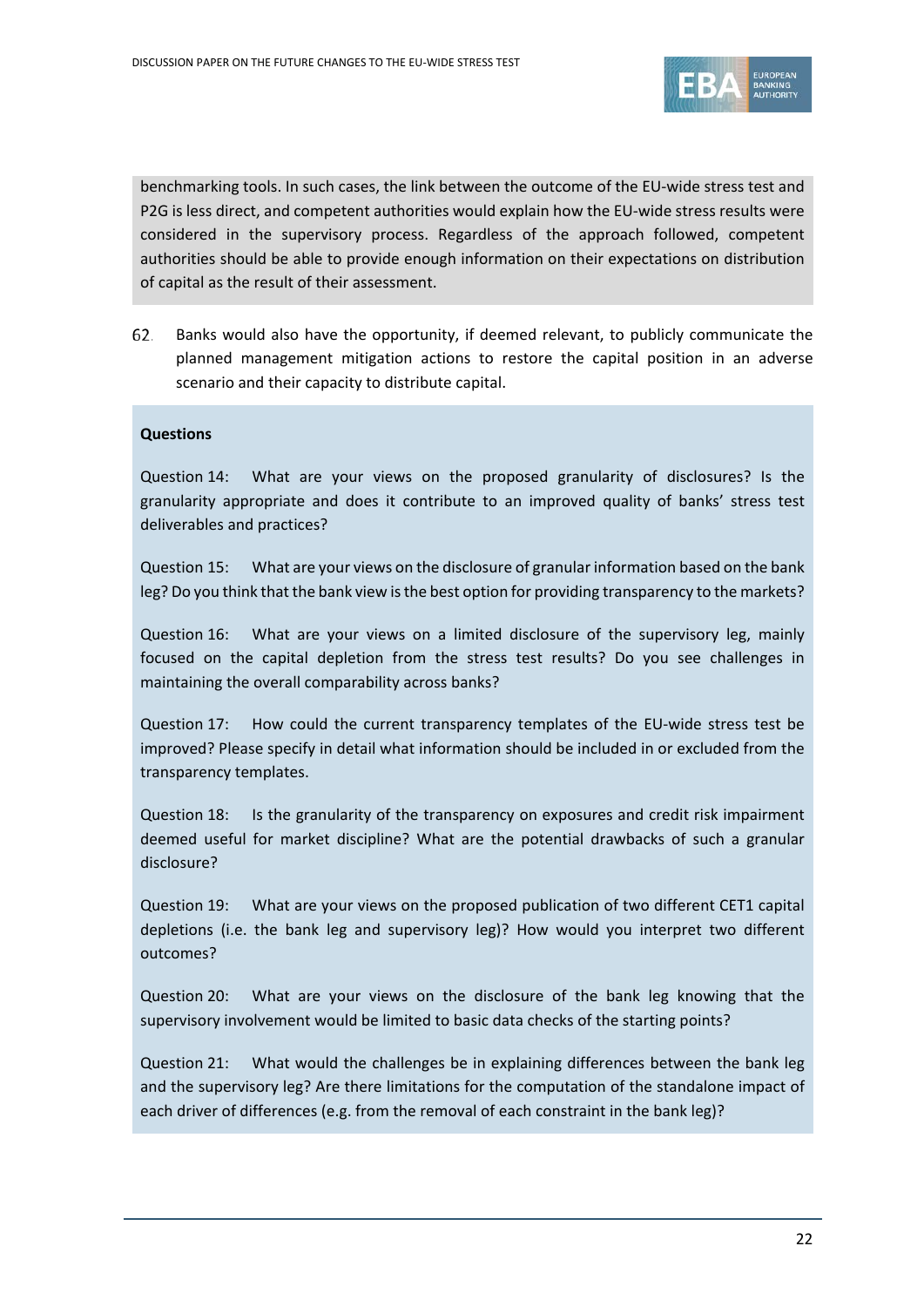

Question 22: What are your views on a possible disclosure of the differences between the bank leg and the supervisory leg? What level of detail of such a disclosure would you consider appropriate?

Question 23: Do you identify benefits in following any of the three possibilities for a disclosure of stress test results that is more aligned with the final P2G?

Question 24: Do you know of any drawbacks of publishing the banks' final P2G?

Question 25: What is your view on the public communication by banks of their management actions to restore the capital position and their capacity to distribute dividends?

### <span id="page-22-0"></span>**3.1.5 Assessing success criteria**

- 63. In this section, the proposed new framework for the EU-wide stress test is evaluated against the assessment criteria set out in Section [3.1.2,](#page-11-3) namely the relevance, comparability, transparency and cost-efficiency of the exercise. The criteria are assessed against the existing EU-wide stress test framework. This section also discusses potential risks.
- 64. The **relevance** of the stress test for banks and supervisors is increased under the new framework.
- 65. The bank leg increases the relevance of the exercise for banks' own risk management because the possibility of deviating in the bank leg from methodological constraints would allow banks to leverage more on their own models. In the more bespoke methodology, banks could better reflect specificities of their portfolios and exposures, thereby focusing on their idiosyncratic risks (provided that these results remain sufficiently reliable).
- 66. The supervisory leg increases the relevance of the stress test for supervisors. Like in the bank leg, the controlled relaxation of some methodological constraints will make the results more realistic than in the existing framework. On the other hand, the supervisory leg assures the reliability of the projections by using a combination of a constrained bottom-up approach, potential top-down features and supervisory QA.
- 67. The overall relevance of results would also be achieved by establishing a clear ownership of results. The bank leg would be owned by banks, which would decide how to model the projections, while the supervisory leg would be fully owned by the supervisors, reflecting their view without a need to be signed off by banks.
- 68. The **comparability** of stress test results in the new framework would evolve separately for the bank and supervisory legs.
- 69. In the bank leg, the comparability of stress test results would be reduced in comparison with the current approach. In general, the bank leg results will not be directly comparable because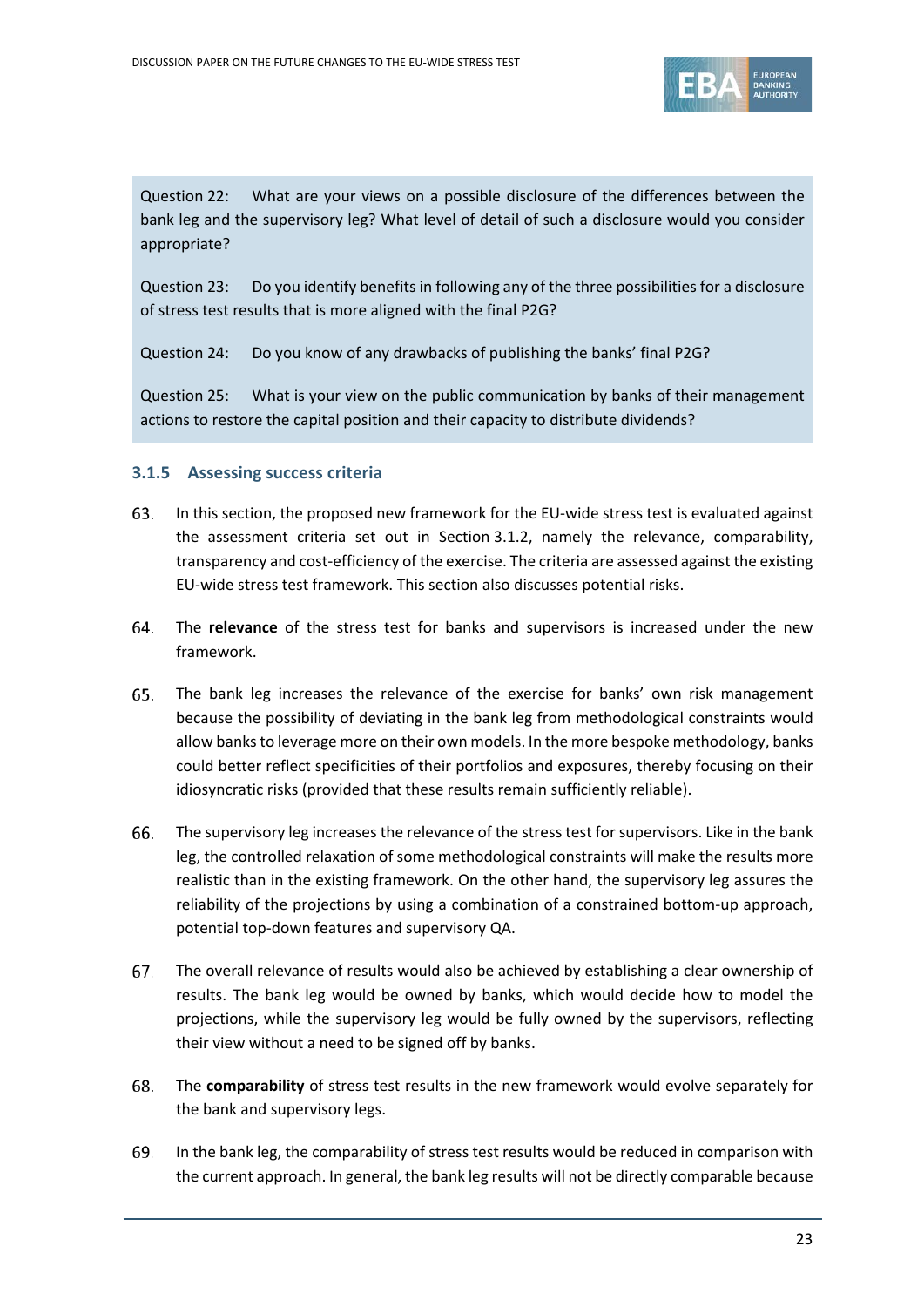

banks may make stronger use of own models and could deviate from constraints in the common methodology to different extents. In addition, the absence of supervisory QA on the bank leg stress test projections, apart from basic data checks of the starting points, will make these results less comparable. The lower comparability would, however, be mitigated by the requirement from the banks' side to disclose information on their deviation from the constrained bottom-up approach, explaining which constraints they have relaxed. This would be reported in a standardised format, which analysts could use to investigate differences in banks' results.

- 70. The comparability of the supervisor leg results will remain high due to the presence of methodological constraints and to the consistent application of supervisory models. A high comparability of the supervisory leg results is key to ensuring a level playing field when disseminating the results to the public and using them for the determination of P2G.
- 71. **Transparency** would, overall, remain at the level established by the existing EU-wide stress test, or would even slightly increase. As outlined above, it is assessed separately, from the perspectives of supervisors, banks and other market participants.
- 72. The detailed disclosure of the bank leg results will provide a similar amount of information about banks' projections and their starting point balance sheets as the current exercise. Supervisors will benefit from leveraging on market discipline when the banks' results are reviewed by analysts and academics. Banks can demonstrate their individual financial resilience and their stress-testing capabilities to the public. Market participants and analysts will continue being supplied with detailed starting point and projection data for each participating bank. The standardised disclosure of deviations from the common methodology will provide analysts with insights into banks' individual risk management capabilities. This in turn can contribute to the further development of best-practice stress-testing approaches in the industry.
- 73. The amount of information disclosed from the supervisory leg will be significantly lower than that disclosed from the current EU-wide stress test. From the perspective of the supervisors, the less detailed disclosure is a key enabler of making the execution of the stress test more efficient through the possibility of directly adjusting the bank-level results, thereby significantly reducing the effort of communication with the banks. As a consequence, banks will have fewer insights into the results of the supervisory leg and will perceive it as less transparent than the current set-up. Other market participants will also be provided with a significantly lower quantity of information from the supervisory results. However, the relevance of the information might be higher because the disclosed information on the link between the stress test results and the supervisory actions derived from it – such as P2G – could give investors new insights into the resilience of the banks and their ability to distribute capital. A publication that provides enhanced clarity on banks' final capital needs would increase the relevance and transparency of the stress test exercise. Such a disclosure should be useful for ranking banks according to their sensitivity to an adverse scenario and should also provide valuable information on banks' capacity to distribute dividends.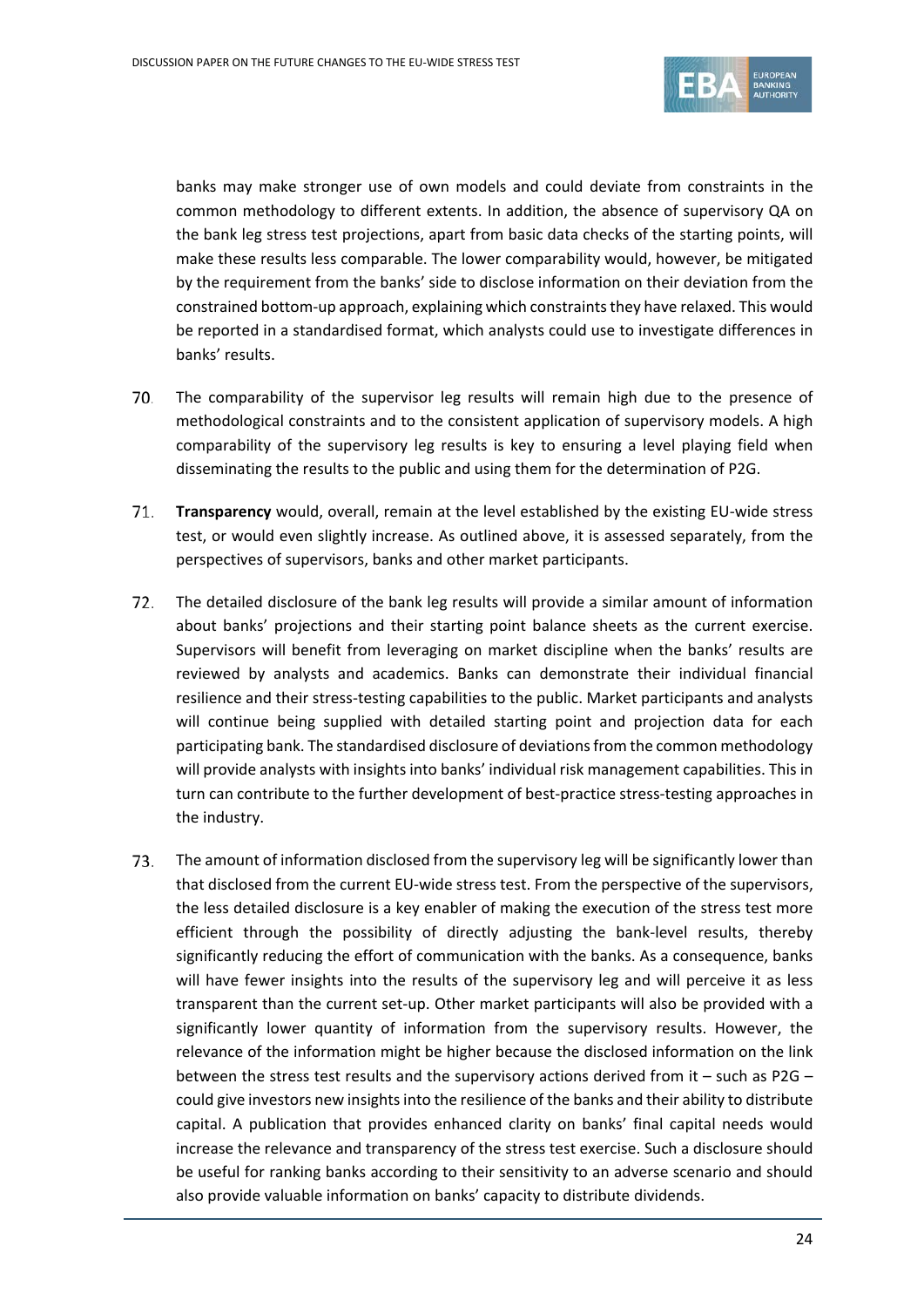

- **Cost-efficiency** would, overall, be increased under the proposed framework, although the 74. way this materialises, and to what extent, is different for the various stakeholders and will also depend on their individual approaches to the stress test. However, it is emphasised that banks would have to produce two sets of results, one for the bank leg and one as an input into the supervisory leg.
- 75. Providing an additional set of results for the bank leg will require extra efforts from banks compared with the existing approach. However, it would be somewhat reduced due to a lighter QA process and fewer iterations with the supervisors in the supervisory leg. In addition, the incremental costs required for this are, to a large extent, under the control of the banks. Banks may also reap synergies from investing in models that can be used for both internal risk management purposes and the supervisory stress test. Furthermore, banks have the possibility of minimising the incremental costs by not deviating from constraints of the common methodology for the supervisory leg, thereby reusing their input for the latter for their bank leg results. Banks will need to anticipate costs arising from communication efforts related to the publication of their results, such as organising press conferences or responding to enquiries by analysts and investors. For supervisors, it is key that no QA process needs to be conducted on the bank leg projections, except for basic data checks of the starting points, so that the creation of the bank view is cost-neutral for them.
- 76. The design of the supervisory leg is meant to improve the cost-benefit balance for both supervisors and banks by reducing the level of detail in the QA that was previously needed because of the granular public disclosure. The less detailed disclosure combined with the full ownership of the supervisory leg will enable supervisors to conduct their QA at a less granular level and to adjust the initial projections by banks directly without banks' consent. Therefore, the efforts required to communicate and agree with banks on the implementation of requested changes are reduced. The freed-up supervisory resources could be invested in areas where constraints are relaxed. At the same time, banks will also need to engage in less interaction with supervisors during the stress test, which will reduce banks' costs related to the supervisory leg compared with the current framework.
- $77.$ In addition to the assessment of criteria, [Box](#page-24-0) 5 summarises the potential risks that may arise with the introduction of the proposed stress test framework.

#### <span id="page-24-0"></span>**Box 5: Risks attached to the new stress-testing framework**

The following possible risks need to be considered when assessing the proposed new stresstesting framework:

• Given that the bank leg results are not quality assured by supervisors, other than basic data checks of the starting points, the relevance of the bank leg relies entirely on the reliability of the banks' own results. The latter, in turn, depends on the quality of the banks' data and stress test models, as well as their incentives to provide a faithful picture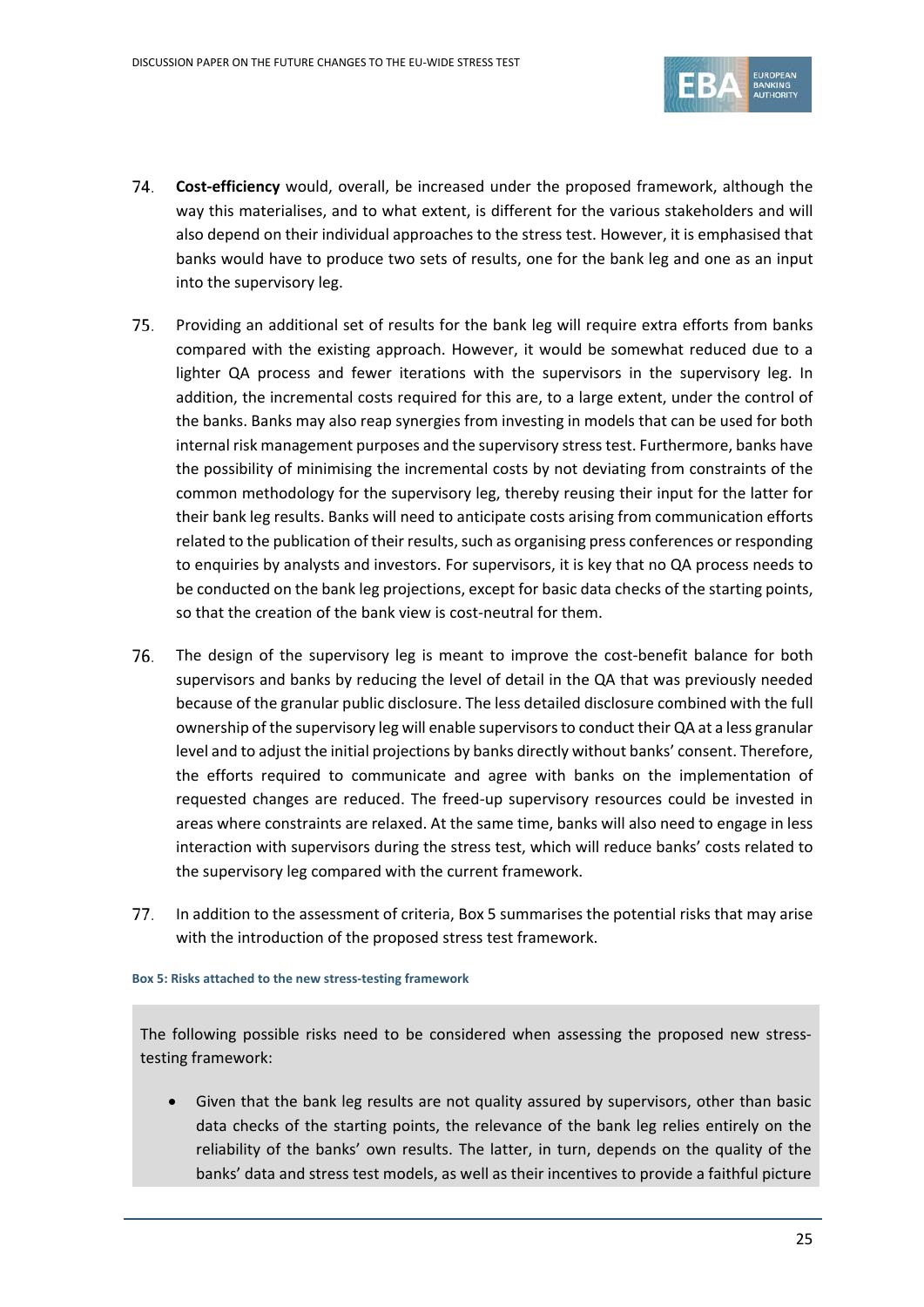

of their risk profiles. Therefore, the envisaged level of relevance of the bank leg may not be achieved if the results published by banks are not sufficiently scrutinised by the markets to enforce market discipline.

- With less intense interaction with banks during the QA process in the supervisory leg, some potential distortions or errors might not be discovered in the projections submitted by banks for this leg.
- A bank could materially deviate in its bank leg results from the supervisory leg outcome in a way that is not transparent to the markets, triggering an intense discussion on which of the two outcomes is more 'realistic'. A bank could, for example, argue in this context that it cannot explain the delta between the bank and supervisory legs because the latter is not transparent to them ('supervisory black box'). This could be mitigated if the methodology behind the challenger models to generate the supervisory leg is disclosed.
- Banks might challenge the supervisory leg results because they do not have to consent to the results any more.
- It is to be expected that communication challenges will arise from the publication of two sets of results. Stakeholders might not fully understand the source of differences between both results. This drawback can be exacerbated if stakeholders deem it important to have a reconciliation and banks are unable to quantify the impact of each driver of differences not explained by the supervisory QA (e.g. derived from the removal of constraints in the bank leg). Banks could also publish their initial input into the supervisory leg as a third set of results. These challenges will, however, be mitigated by the facts that:
	- i. the target audience is aware that the bank leg is based on a different (i.e. less constrained) methodology than the supervisory leg, which implies that different outcomes are to be expected;
	- ii. the supervisory leg is disclosed only at a high level, which rules out a detailed comparison of results similar to the much more granular bank leg;
	- iii. supervisors would provide every bank with information about its supervisory leg outcome sufficiently in advance of the public disclosure, which may help to rein in divergent outcomes between the two legs.
- The proposal may not achieve the expected efficiency gains from the less intense interaction between banks and competent authorities during the generation of the supervisory leg. This could, for instance, occur because the two sides still engage in intense discussion due to the relevance of the supervisory leg results to the P2G and the public disclosure (the 'beauty contest' challenge remains). It could also still happen that clarifications to the common methodology necessitate resubmissions by banks after they have provided their initial inputs into the supervisory leg.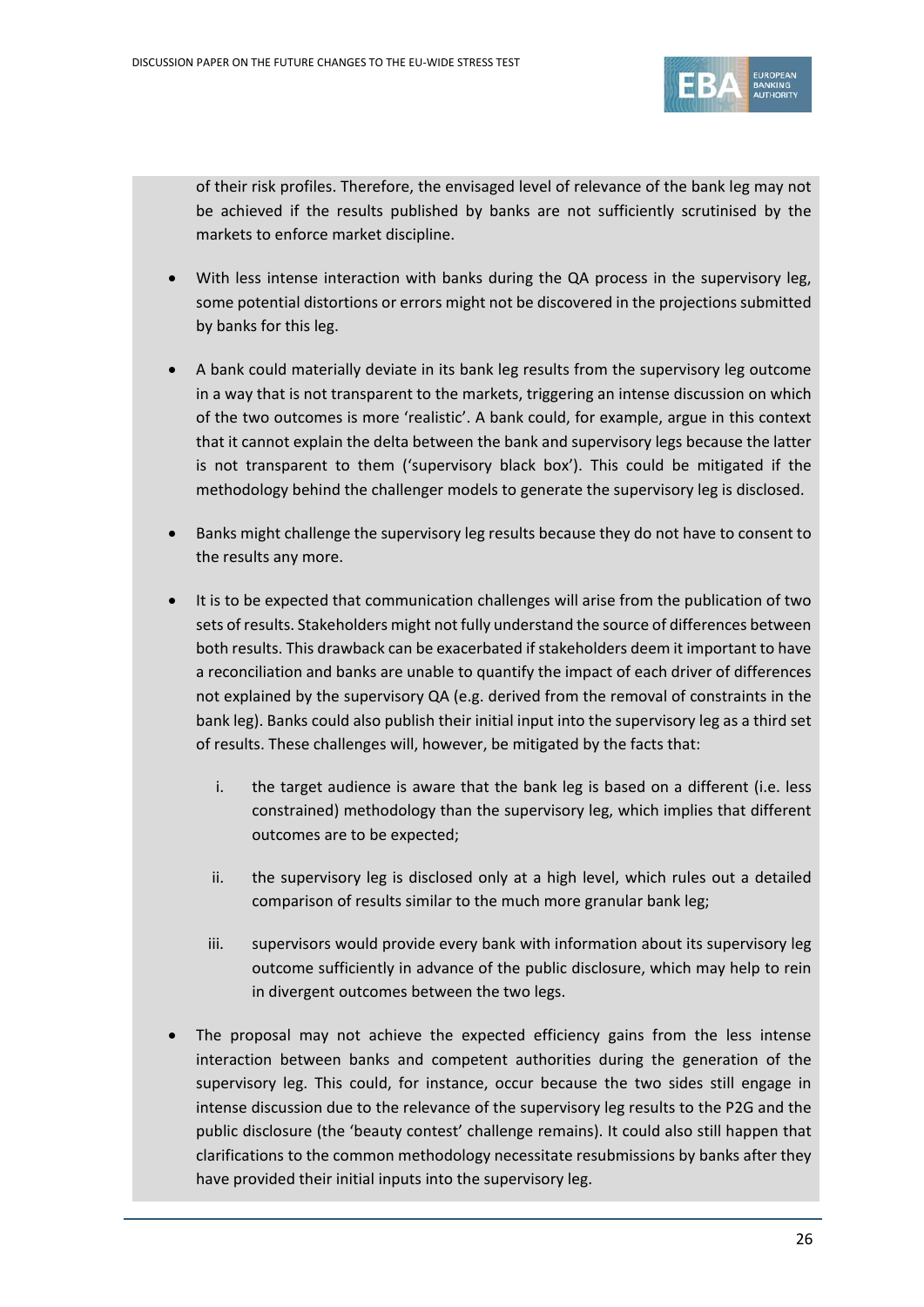

The resources and time dedicated by banks to develop the bank leg, as well as by the markets to understand and challenge those results, may be reduced if the contribution of the bank leg to the final P2G is deemed insufficient.

### **Questions**

Question 26: Does the proposed framework fulfil the assessed criteria better than the current framework?

Question 27: Please provide your assessment of the criteria for the new framework in the matrix below, explaining, for each leg, how it fulfils the criteria, followed by an overall assessment of the new framework. Please assess the new framework against the current one, indicating firstly if the criterion increased, decreased or stayed the same, followed by an explanation.

|                        | <b>Bank leg</b> | <b>Supervisory leg</b> | <b>Overall exercise</b> |
|------------------------|-----------------|------------------------|-------------------------|
| Relevance              |                 |                        |                         |
| <b>Comparability</b>   |                 |                        |                         |
| <b>Transparency</b>    |                 |                        |                         |
| <b>Cost-efficiency</b> |                 |                        |                         |
|                        |                 |                        |                         |

## <span id="page-26-0"></span>3.2 Feasibility of introducing changes to the scenarios' design

Scenario design is one of the key elements of the stress-testing framework. The current 78. framework includes a baseline and an adverse macroeconomic scenario: the former has a relatively high probability of occurrence, while the latter is less likely to unfold at a time of economic distress. The common adverse scenario assumes a narrative (trigger), which usually comes in the form of an external shock, causing negative implications for macroeconomic variables in each EU country, as well as globally. Nonetheless, for assessing banks' resilience to various types of shocks or identifying all of the possible risks they are facing, testing them against a range of scenarios would be more desirable. This is not least because, in the heterogeneous EU, each country is affected differently by the external shock, causing cross-country variation in shock severity, but also because differences in banks'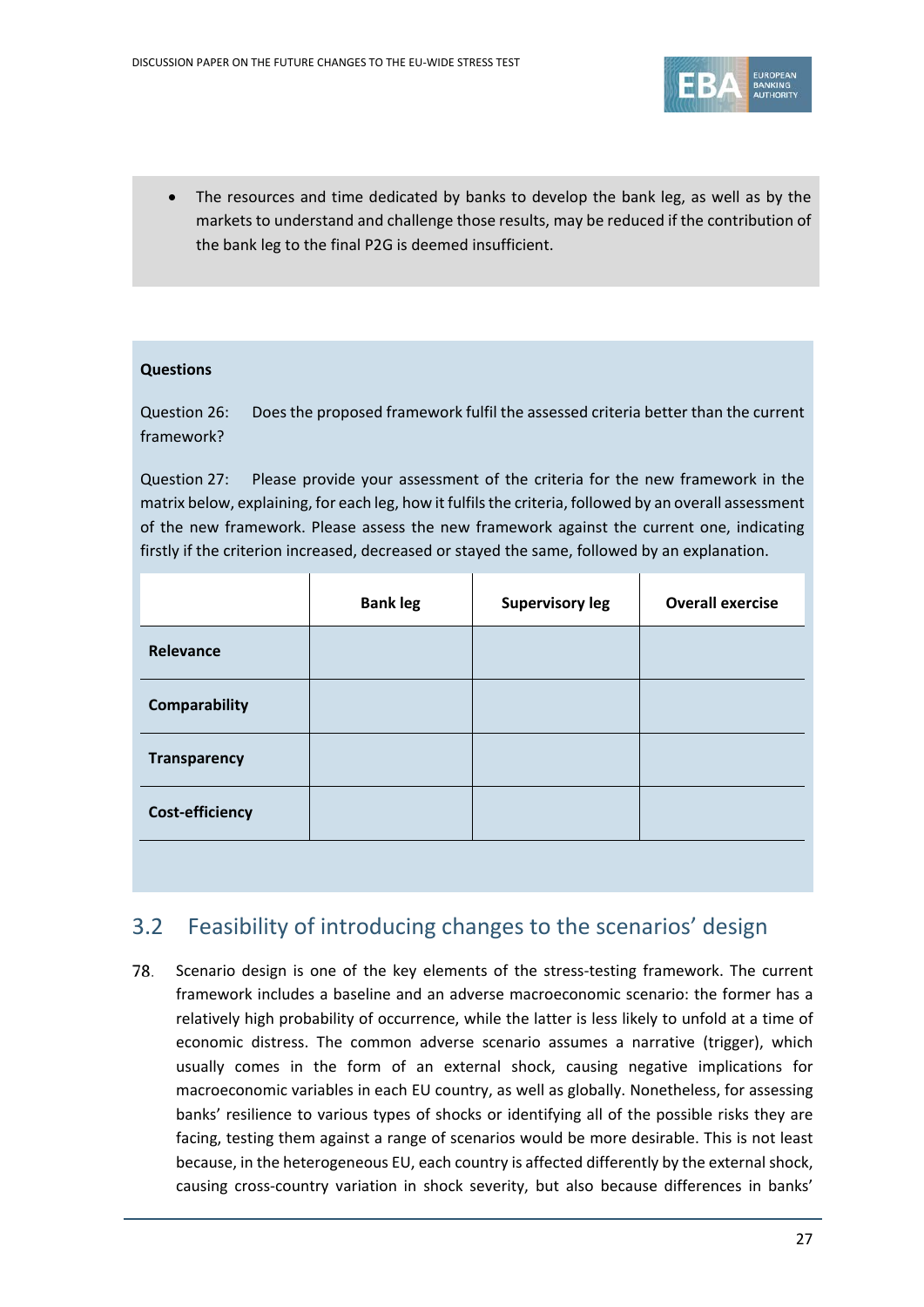

business models imply that scenarios that might be relevant to some banks might be much less relevant to others. To make the framework more useful for identifying risks and for exploring a wider number of vulnerabilities, this discussion paper looks at the possibilities of introducing multiple scenarios, sensitivity analyses or exploratory scenarios.

#### <span id="page-27-0"></span>**3.2.1 Multiple scenarios**

 $\overline{a}$ 

- 79. There are two main elements of a scenario design: the first is the severity and the second is narrative. While the first is essential for determining banks' overall resilience, the second is important for identifying risks. Testing banks against a number of scenarios with different severities and various narrative paths would be ideal; however, with the different options on reconciling the outcomes of the new framework, such an approach might significantly increase costs. Therefore, until a more complete top-down framework is developed, the proposal of multiple scenarios is limited to two adverse scenarios.
- 80. One option could resemble the scenario design in existing stress tests, such as the one conducted by the Federal Reserve. Such an approach would use two common adverse stress scenarios: one that aims for a broadly constant degree of severity across stress tests in different years, independent of economic and financial conditions, and another, usually increasing in severity in an upwards cycle, that seeks to take into account prevailing conditions when calibrating scenario severity, including the levels of leverage, debt and credit growth. $9$  This would provide valuable input for identifying risks and banks' resilience in the current conditions, as well as information on whether resilience has improved compared with previous years.
- 81. Another option would be to introduce asymmetric scenarios, where both scenarios would take into account prevailing conditions but would follow different, possibly opposite, narratives, with comparable severity. For example, one narrative would be an inversion of swap rate curves anticipating a prolonged period of low growth in the EU, while the second would generate an abrupt repricing of risk premia in global financial markets. With these two scenarios, the stress test would explore a wider range of banks' potential vulnerabilities, but the results would be less comparable across years.
- 82. The proposal of multiple scenarios has, however, three main challenges. Firstly, there would be difficulty in communicating results, because there would be more than one. When deciding on the communication approach, both the scenario design option and the reconciliation approach of the new framework would have to be considered. Secondly, producing projections of two scenarios would increase the costs of the exercise, especially if the projections for both scenarios would have to be quality assured. Finally, having two scenarios with a plausible combination of relevant risks would still leave some banks with

<span id="page-27-1"></span><sup>&</sup>lt;sup>9</sup> Bank of England (2013): [https://www.bankofengland.co.uk/-/media/boe/files/paper/2013/a-framework-for-stress](https://www.bankofengland.co.uk/-/media/boe/files/paper/2013/a-framework-for-stress-testing-the-uk-banking-system.pdf?la=en&hash=63A82AB82E02F62432D1DC528FAF78EC910812B6)[testing-the-uk-banking-system.pdf?la=en&hash=63A82AB82E02F62432D1DC528FAF78EC910812B6](https://www.bankofengland.co.uk/-/media/boe/files/paper/2013/a-framework-for-stress-testing-the-uk-banking-system.pdf?la=en&hash=63A82AB82E02F62432D1DC528FAF78EC910812B6)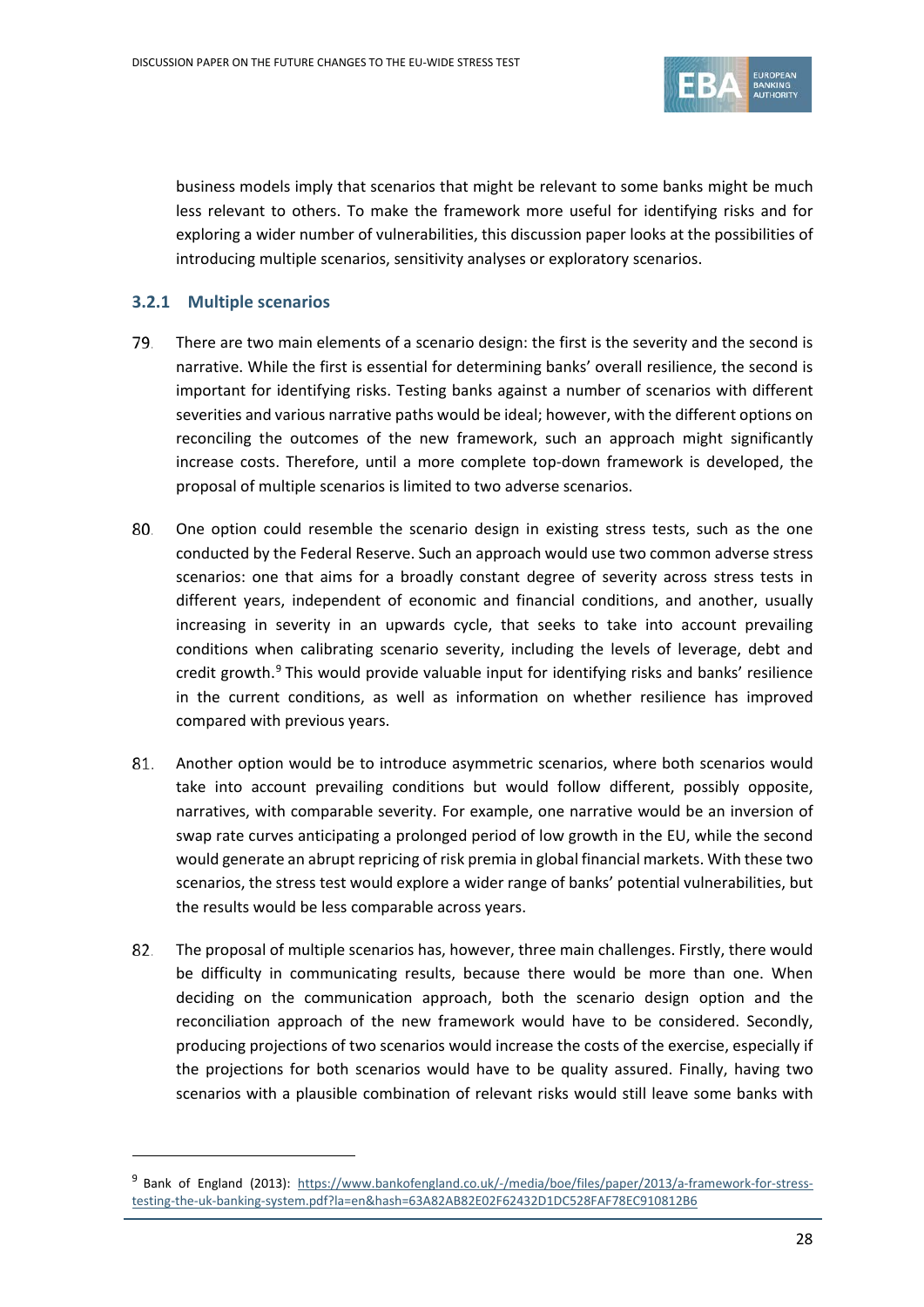

very little effect in their projections and therefore would not be particularly relevant to understanding their vulnerabilities.

### <span id="page-28-0"></span>**3.2.2 Sensitivity analyses**

83. Another possibility is to keep one comprehensive macroeconomic scenario, which, although it might vary in its narrative over time, would include additional sensitivity analyses. In this way, supervisors would be equipped with a broader view on banks' vulnerabilities, although this would be based on more stylised assumptions and would take bank specificities into account to a somewhat smaller degree. These sensitivity analyses could provide valuable insight by looking at the risks that unfolded in some of the historical episodes (e.g. liquidity risk, sovereign risk, real estate bubbles or emerging markets stress) or by taking a more forward-looking view and assessing banks' sensitivities to, for instance, climate change, business model disruptions or negative rates. Such sensitivity analyses would be implemented on top of the comprehensive macroeconomic scenario. The cost associated with these additional sensitivity analyses would depend on the design.

### <span id="page-28-1"></span>**3.2.3 Exploratory scenarios**

- 84. Some features of the new framework could also be used for introducing exploratory scenarios, which would focus on potential risks with very short realisations(e.g. liquidity risk) or on risks coming from longer term changes in the business environment (environmental, social and political) or in technology, or even risks from structural changes. Such risks would include any relevant and emerging threat to banks in the foreseeable future, such as the risk of climate changes or cyber-attacks. However, some of these risks usually require less conventional features, including the introduction of a horizon that would be shorter or longer than 3 years and the consideration of a much higher level of dynamism in balance-sheet evolution. In the exploratory scenarios, the focus would shift from determining capital depletions and solvency levels to assessing business continuity or longer term strategies.
- 85. A good example of a risk that could be tested as part of the exploratory scenario and is not necessarily connected to banks' solvency is liquidity risk. The liquidity stress test could be performed in combination with the solvency stress test or as a separate exercise.
- Exploratory scenarios could also be used for assessing system-wide reliance across sectors. 86. Such a cross-sectoral stress test would include not only banks, but also insurance companies, pension funds, other financial institutions and perhaps very large corporates at the same time.
- 87. The potential new features outlined above might be included as standalone exercises or via a fully fledged EU-wide stress test. Even though the two-legged approach could be used for testing various risks in the exploratory scenario, some features would have to be adjusted, possibly through the design of the methodology. In any case, a future methodology should not limit stakeholders when extending the scope of risks covered or limit how these risks will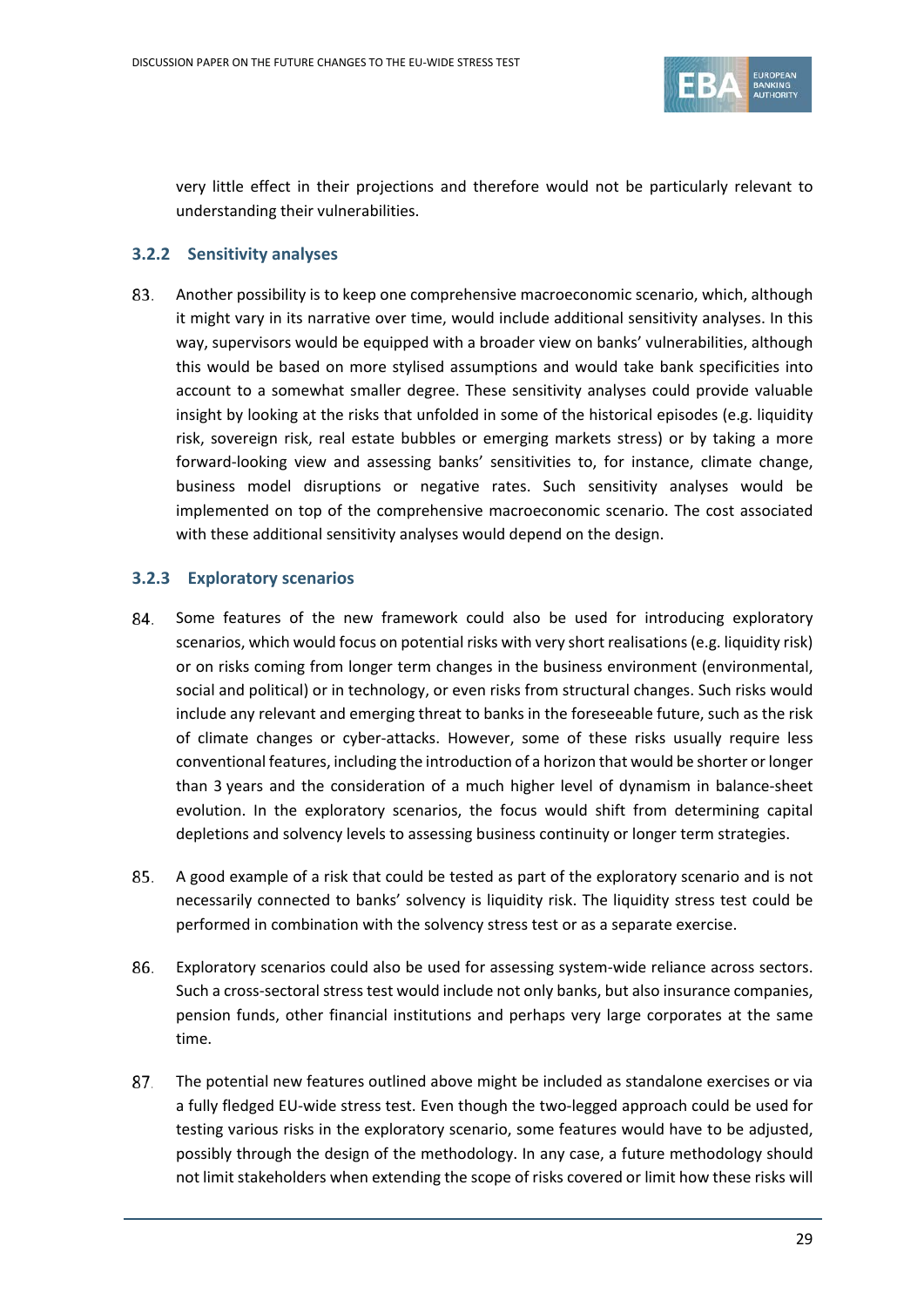

be included. In other words, the methodology should serve as an unbiased framework that allows future developments to be incorporated.

#### **Questions**

Question 28: What are your views on the consideration of two common adverse scenarios?

Question 29: What are your views on the consideration of two asymmetric adverse scenarios?

Question 30: What are your views on the use of sensitivity analyses to complement a single adverse scenario?

Question 31: What are your views on the use of exploratory scenarios to address risks in a longer term perspective?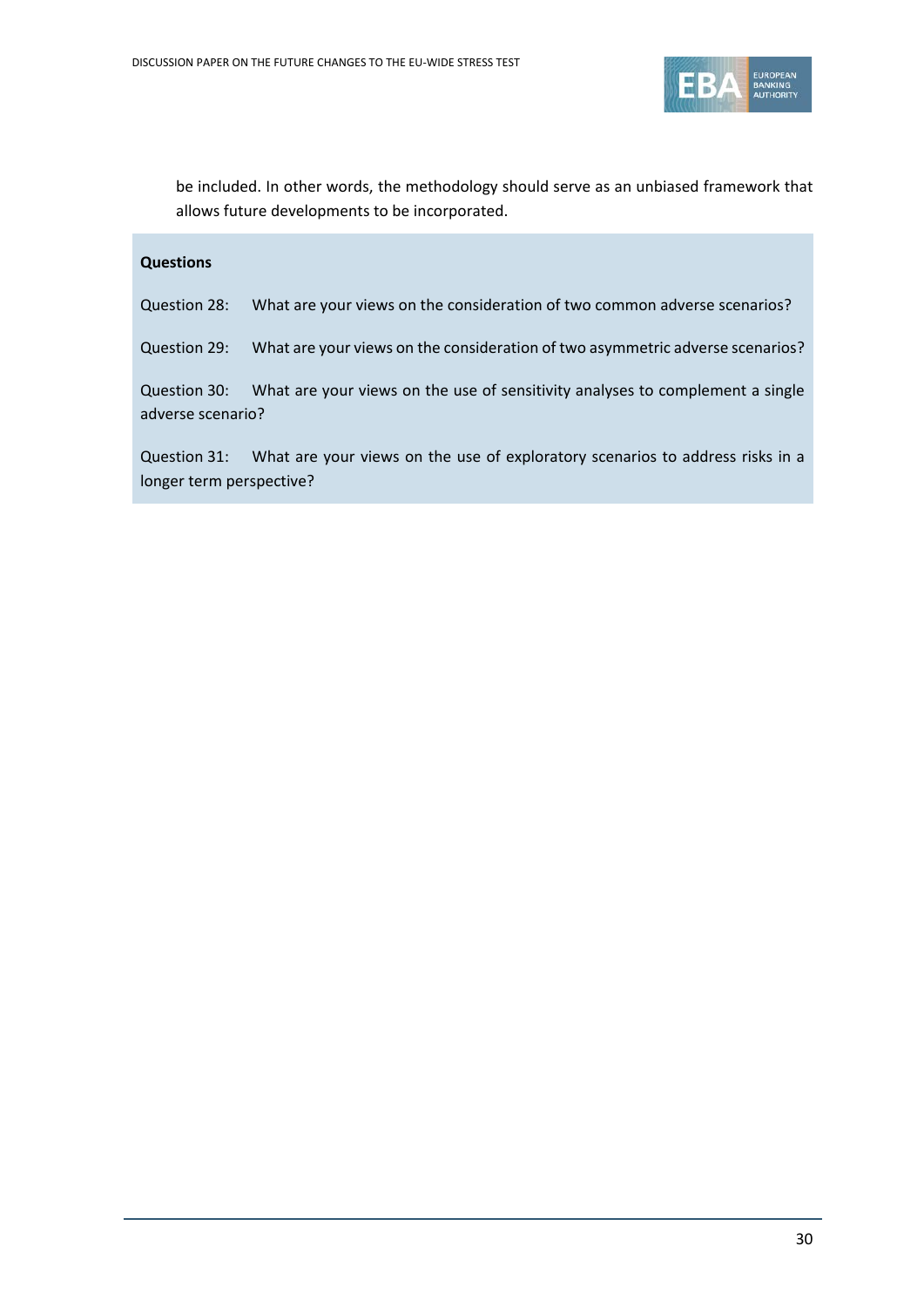

# <span id="page-30-0"></span>4 Roadmap

*This chapter introduces a roadmap for the implementation of changes to the current framework, including a high-level timeline and the process for the public discussion on the possible changes.*

- 88. The new proposed framework would be introduced in the 2022 EU-wide stress test at the earliest. However, it depends on the specific approaches that are chosen, in particular the approaches connected to the design of the bank leg, the reconciliation of the two legs and the level of incorporation of top-down elements in the supervisory leg.
- 89. The new framework might need to be implemented in several stages. In particular, this would apply if top-down elements were included in the supervisory leg. This roadmap does not discuss the stages of potentially introducing top-down elements.
- 90. Under a scenario in which the new framework is rolled out in the 2022 EU-wide stress test, the methodology for this exercise would have to be approved during the last quarter of 2021. For meeting this deadline and leaving enough time for designing the methodology and consulting the public on it, the decision on the changes to the framework would have to be approved by the end of the third quarter of 2020.
- 91. Taking into account the assumed roadmap of introducing the new framework, the consultation of this discussion paper with the public will last until the end of April 2020. A public hearing will be organised in February. This will be followed by a potential revision of the framework, with the consideration of comments and suggestions that are received from the public. Around mid-June, the EBA will provide feedback on the comments received, summarising how they will be considered in the final new framework. The EBA Board of Supervisors will be consulted on the revised proposal before the final approval by the end of the third quarter of 2020. The final decision is expected to be communicated by October 2020, which would be followed by ordinary preparatory work, following the same timelines as for the 2020 exercise.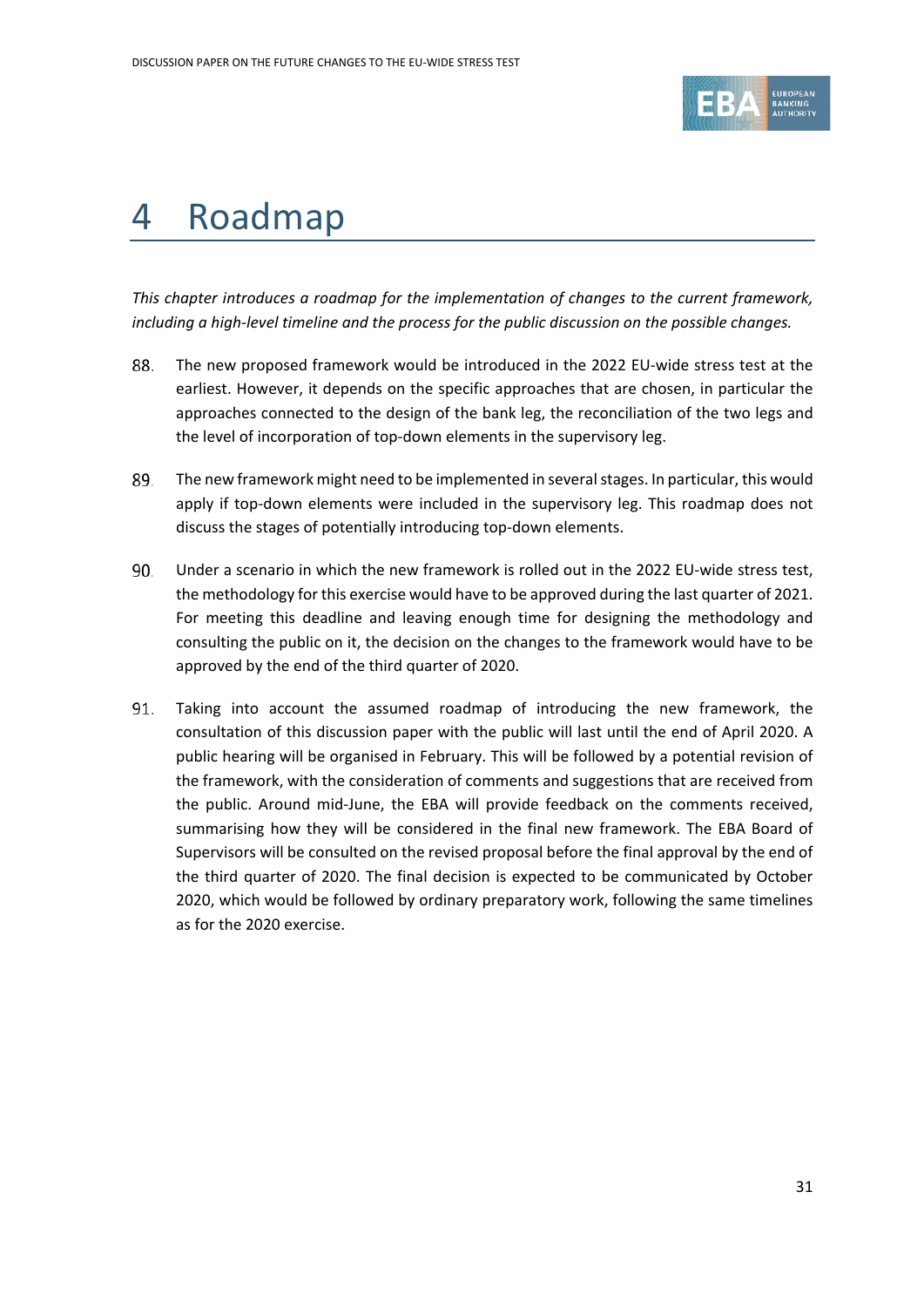

#### <span id="page-31-0"></span>**Table 1: High-level timeline for the implementation of the new framework**

|                          | <b>Description</b>                                       | <b>Milestones</b>                    |
|--------------------------|----------------------------------------------------------|--------------------------------------|
|                          | <b>Publish the discussion paper</b>                      | End of January 2020                  |
|                          | Industry consultation                                    | End of January 2020 to<br>April 2020 |
| Consultation and results | Public hearing on the discussion paper                   | February 2020                        |
|                          | Feedback to the industry on the comments and suggestions | Mid-June 2020                        |
|                          | The final EBA decision on the changes                    | Mid-September 2020                   |
|                          | <b>Communicate changes</b>                               | October 2020                         |
|                          | Develop the new methodology                              | 2021                                 |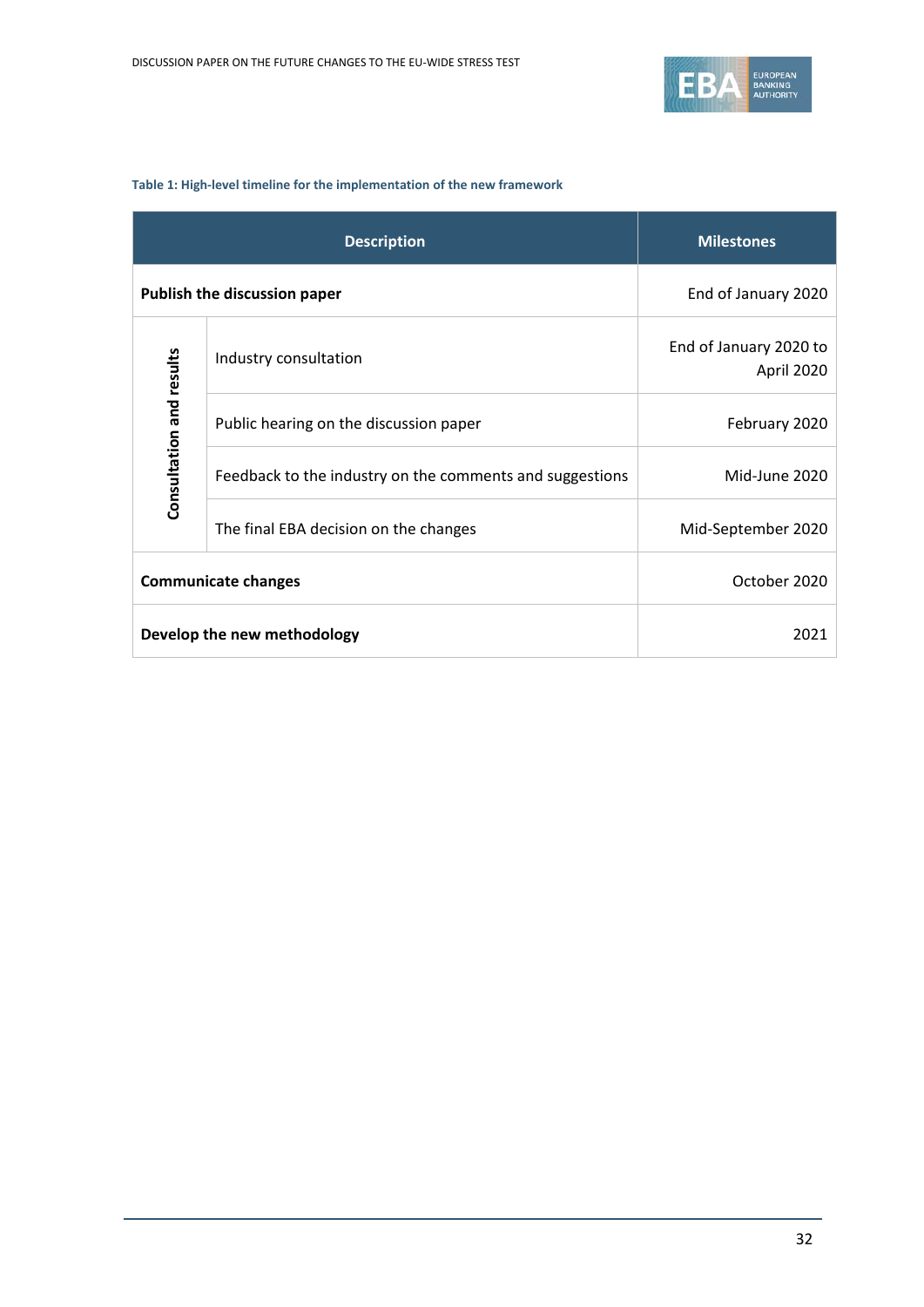

# <span id="page-32-0"></span>5 Summary of the questions for stakeholders

#### **Proposed long-term changes to the EU-wide stress test framework**

#### *Proposed new framework*

- Question 1: What are your views on the proposed framework in general?
- Question 2: What are your views on determining the supervisory leg (a constrained bottomup approach such as the current approach or a hybrid approach with top-down models replacing some bottom-up elements)?
- Question 3: What are your views on determining the bank leg (a prescribed methodology with the possibility of relaxing constraints)? What are your views on the possibility to use ICAAP as the basis for the bank leg? What are the areas where ICAAP would not be suitable for this purpose?
- Question 4: What are your views on the alternative proposal to publish one single CET1 capital depletion which would result from a dialogue/synthesis between the competent authority and banks?
- Question 5: What are your views on the consideration of the bank leg outcome in forming the final supervisory outcome?
- Question 6: What are the costs of the new proposed framework and where do they come from? What are the benefits? How can the bank leg and supervisory leg be structured to mitigate costs and increase benefits?
- Question 7: Which constraints should be relaxed to improve realism (some of the constraints are listed in Annex 1)? Please rank the constraints by their importance in improving realism.
- Question 8: For generating the bank leg, would you prefer that banks have a discretion to relax certain methodological constraints or have a common methodology that would be less constrained than the one in the supervisory leg?
- Question 9: How different is the ICAAP approach from the supervisory leg (assuming the methodology is the same as in the current framework) if all constraints are dropped?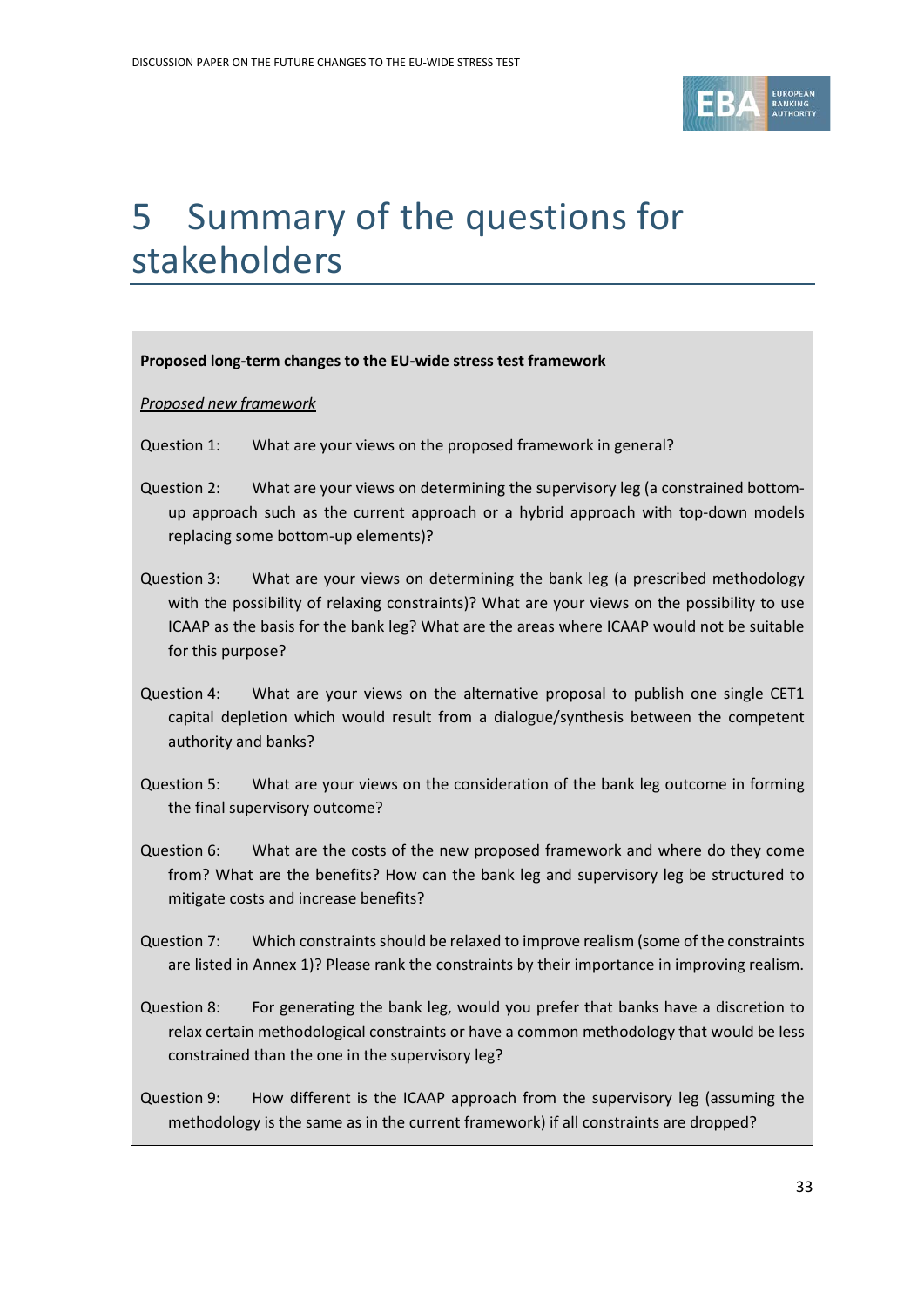

- Question 10: Would banks benefit from setting some assumptions for specific risks and giving general guidance, even if they are allowed to use their own models without constraints?
- Question 11: What are the benefits of the bank leg and how would you increase them?
- Question 12: What are your views on the possibility of having limited supervisory QA to the bank leg?
- *Question 13:* Which dynamic effects do you find are important to consider?

#### *Communication of stress test results and disclosure*

- Question 14: What are your views on the proposed granularity of disclosures? Is the granularity appropriate and does it contribute to an improved quality of banks' stress test deliverables and practices?
- Question 15: What are your views on the disclosure of granular information based on the bank leg? Do you think that the bank view is the best option for providing transparency to the markets?
- Question 16: What are your views on a limited disclosure of the supervisory leg, mainly focused on the capital depletion from the stress test results? Do you see challenges in maintaining the overall comparability across banks?
- Question 17: How could the current transparency templates of the EU-wide stress test be improved? Please specify in detail what information should be included in or excluded from the transparency templates.
- Question 18: Is the granularity of the transparency on exposures and credit risk impairment deemed useful for market discipline? What are the potential drawbacks of such a granular disclosure?
- Question 19: What are your views on the proposed publication of two different CET1 capital depletions (i.e. the bank leg and supervisory leg)? How would you interpret two different outcomes?
- Question 20: What are your views on the disclosure of the bank leg knowing that the supervisory involvement would be limited to basic data checks of the starting points?
- Question 21: What would the challenges be in explaining differences between the bank leg and the supervisory leg? Are there limitations for the computation of the standalone impact of each driver of differences (e.g. from the removal of each constraint in the bank leg)?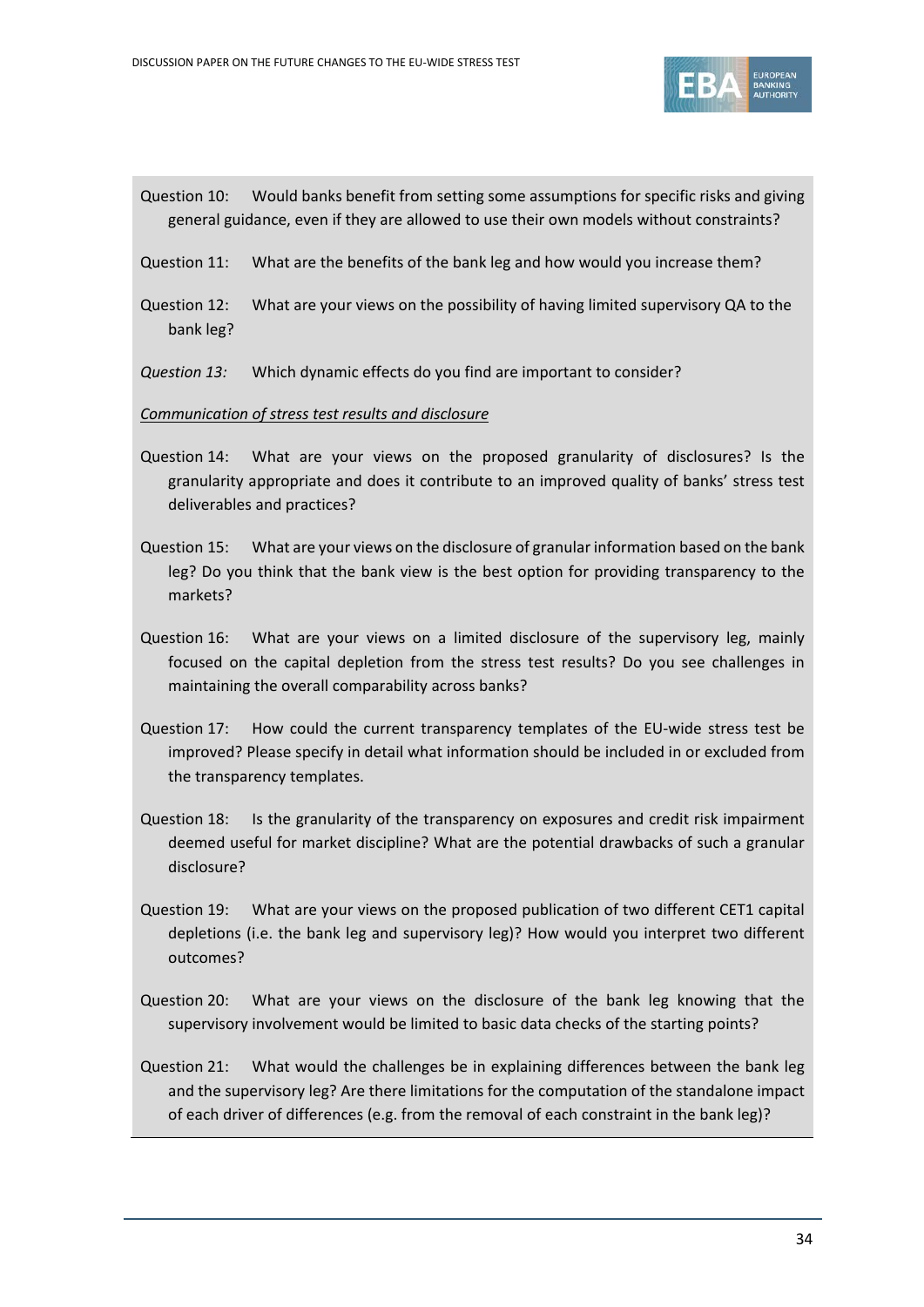

- Question 22: What are your views on a possible disclosure of the differences between the bank leg and the supervisory leg? What level of detail of such a disclosure would you consider appropriate?
- Question 23: Do you identify benefits in following any of the three possibilities for a disclosure of stress test results that is more aligned with the final P2G?
- Question 24: Do you know of any drawbacks of publishing the banks' final P2G?
- Question 25: What is your view on the public communication by banks of their management actions to restore the capital position and their capacity to distribute dividends?

#### *Assessing success criteria*

- Question 26: Does the proposed framework fulfil the assessed criteria better than the current framework?
- Question 27: Please provide your assessment of the criteria for the new framework in the matrix below, explaining, for each leg, how it fulfils the criteria, followed by an overall assessment of the new framework. Please assess the new framework against the current one, indicating firstly if the criterion increased, decreased or stayed the same, followed by an explanation.

|                        | <b>Bank leg</b> | <b>Supervisory leg</b> | <b>Overall exercise</b> |
|------------------------|-----------------|------------------------|-------------------------|
| Relevance              |                 |                        |                         |
| <b>Comparability</b>   |                 |                        |                         |
| <b>Transparency</b>    |                 |                        |                         |
| <b>Cost-efficiency</b> |                 |                        |                         |

*Feasibility of introducing changes to the scenarios' design*

Question 28: What are your views on the consideration of two common adverse scenarios?

Question 29: What are your views on the consideration of two asymmetric adverse scenarios?

Question 30: What are your views on the use of sensitivity analyses to complement a single adverse scenario?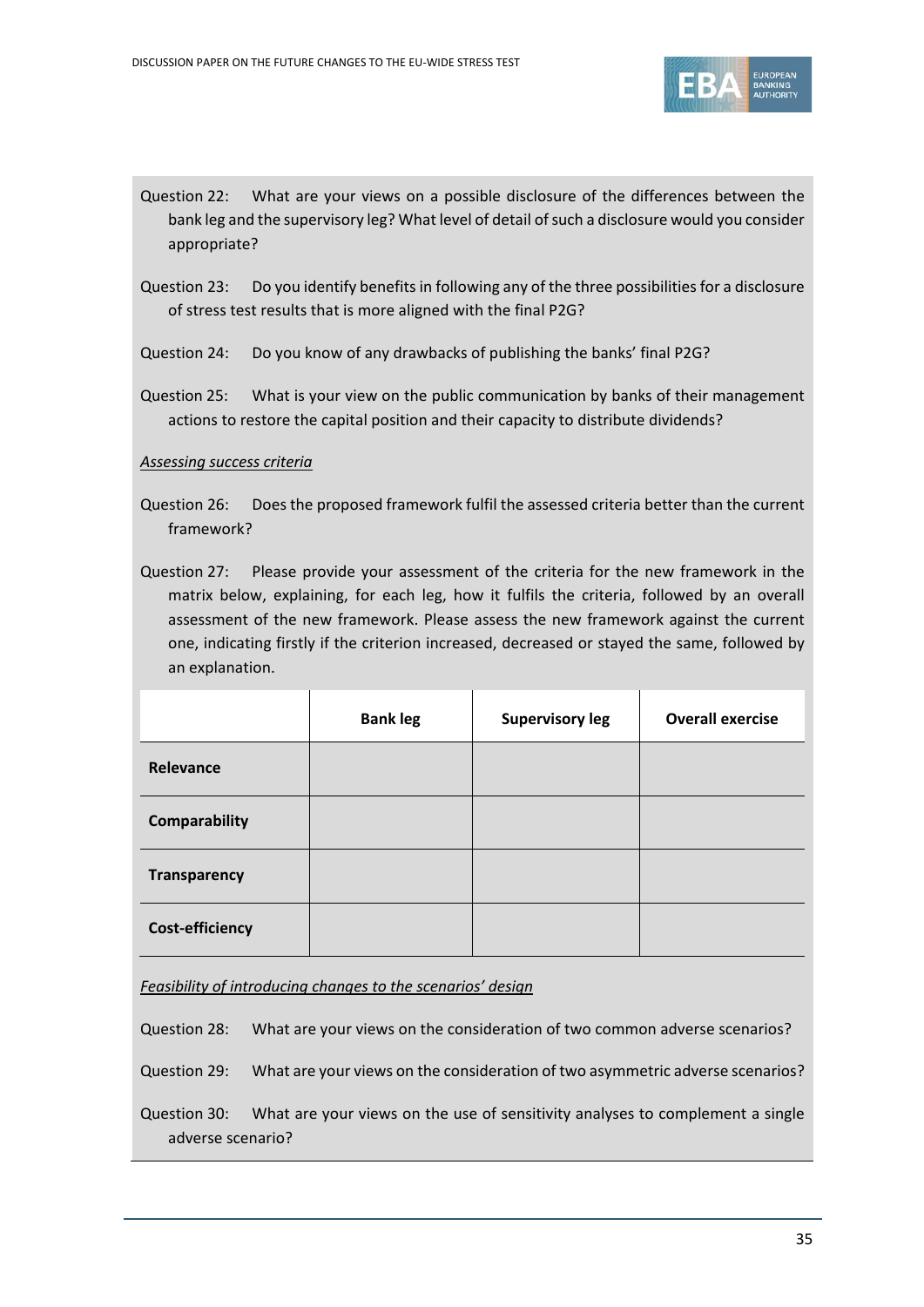

Question 31: What are your views on the use of exploratory scenarios to address risks in a longer term perspective?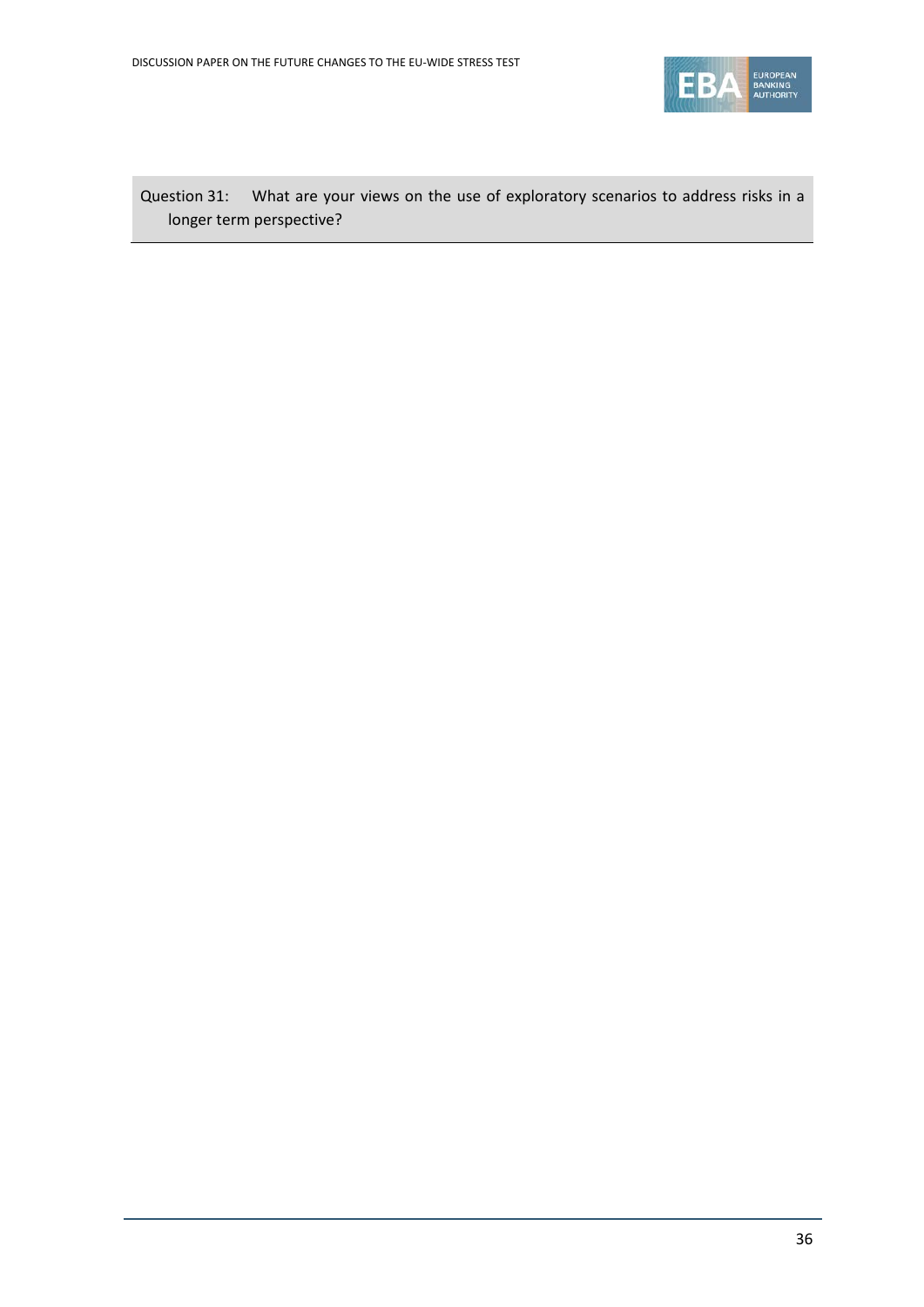

# <span id="page-36-0"></span>Annex

## <span id="page-36-1"></span>Annex 1: List of some constraints in the 2020 EU-wide stress test

Table 2 lists some of the constraints of the 2020 EU-wide stress test methodology, given in the order in which they appear in the EBA 2020 methodological note (without prejudice to the importance of their potential impacts on the banks' results). The list does not provide any suggestion of relaxation, as that decision will be based on further analyses and the feedback received.

#### <span id="page-36-2"></span>**Table 2: Main constraints in the 2020 EU-wide stress test**

| <b>Constraint</b>                                                                                                                                                                                                                                                | Paragraph<br>number in the<br>methodological<br>note |
|------------------------------------------------------------------------------------------------------------------------------------------------------------------------------------------------------------------------------------------------------------------|------------------------------------------------------|
| No cures from stage 3 assets (i.e. no transitions from stage 3 to stage 2 or stage 1)                                                                                                                                                                            | 34                                                   |
| Significant increase in credit risk backstop                                                                                                                                                                                                                     | 57                                                   |
| No negative impairments permitted for stage 3                                                                                                                                                                                                                    | 143                                                  |
| Prescribed increase for securitisations and risk-exposure amount for securitisations<br>floored separately for aggregate standardised and internal ratings based portfolios                                                                                      | 186                                                  |
| Trading exemption banks use the haircut approach for items held with a trading<br>intent and their related economic hedges                                                                                                                                       | 259                                                  |
| Net trading income baseline values prescribed as the minimum of the averages<br>across the last 2, 3 and 5 years (the 2-year average floored at 0)                                                                                                               | 286                                                  |
| Under the adverse scenario, client revenue projections are capped by 75% of 2019<br>annual client revenues and 75% of the baseline net trading income                                                                                                            | 289                                                  |
| No internal characterisation allowed for sight deposits. Replaced by constraints on<br>the reference rate pass-through rate                                                                                                                                      | 355, 359                                             |
| Nominal net interest income cannot increase over the stress test time horizon under<br>the adverse scenario relative to 2019                                                                                                                                     | 362                                                  |
| Pass-through constraints                                                                                                                                                                                                                                         | 381, 384                                             |
| Projections of losses due to other operational risks are subject to a minimum overall<br>3-year floor, computed in the baseline scenario as three times the average of the<br>other historical operational risk losses reported by the bank during the 2015-2019 | 432                                                  |